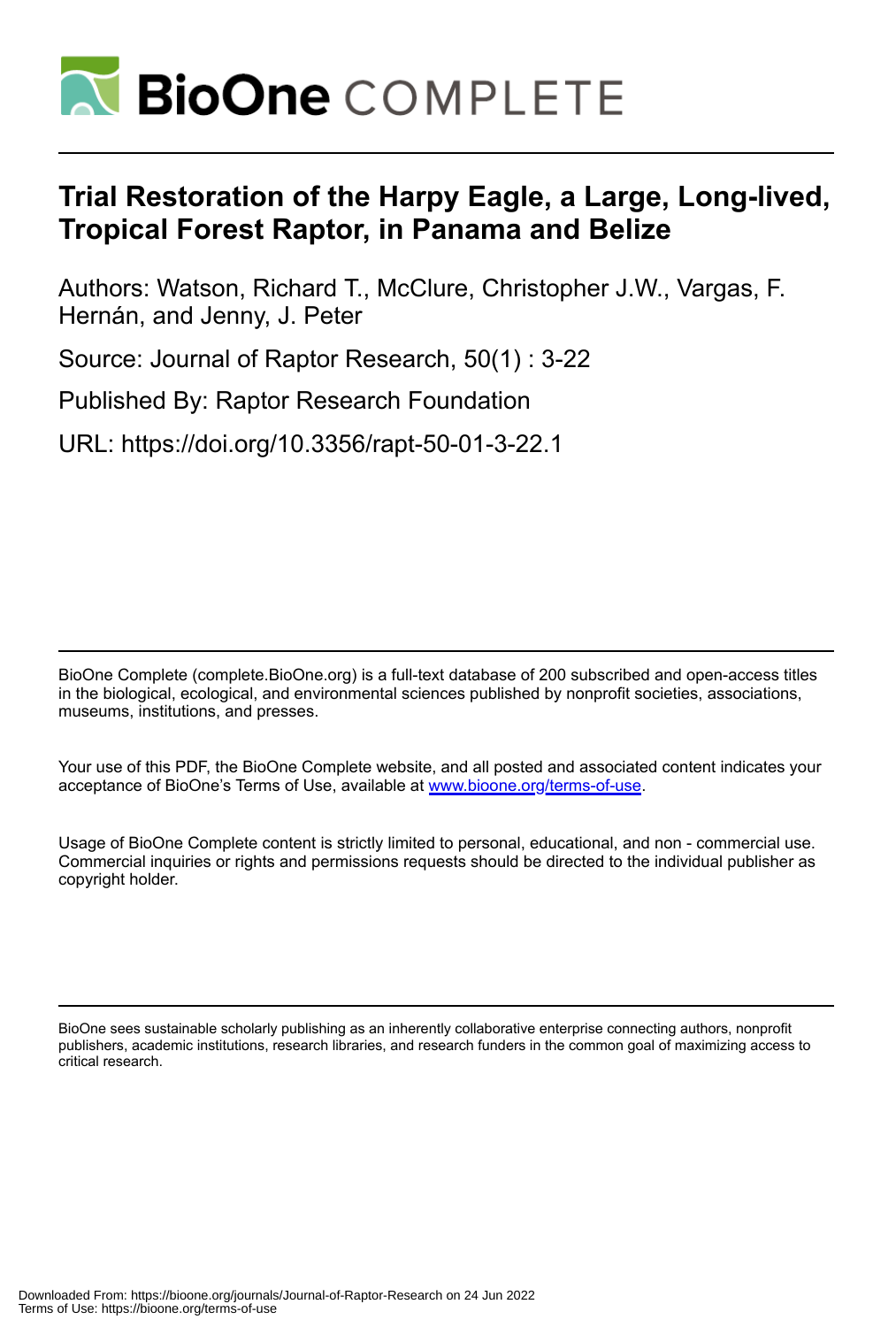## TRIAL RESTORATION OF THE HARPY EAGLE, A LARGE, LONG-LIVED, TROPICAL FOREST RAPTOR, IN PANAMA AND BELIZE

### RICHARD T. WATSON, <sup>1</sup> CHRISTOPHER J.W. MCCLURE, F. HERNÁN VARGAS, AND J. PETER JENNY The Peregrine Fund, 5668 West Flying Hawk Lane, Boise, ID 83709 U.S.A

ABSTRACT.—We tested whether captive breeding and release is a feasible restoration strategy for the Harpy Eagle (Harpia harpyja) where suitable unoccupied habitat remains within its former range. From 1987 through 2006, 18 Harpy Eagles participated in a captive breeding program started in Boise, Idaho, and continued in Panama from 2001. From 131 eggs laid, 44 eagles were fledged. Most young were produced by just three females in the program, and at a higher annual rate after the birds were moved from Boise to Panama. Re-laying induced by collecting eggs for artificial incubation increased the number of viable eggs laid per female each breeding season up to six, but may have reduced female reproductive lifetime. Including rehabilitated eagles hatched in the wild, we released 49 eagles from 1998 through 2009. When the last released eagle with a functioning radio transmitter died in 2011, 63% were known or presumed to be dead, 31% were missing and possibly alive, and 6% were back in captivity. Shooting (44%) was the primary cause of death. Behavior interpreted as aggression toward humans was sufficiently frequent (23% of released eagles) in captive-raised and wild-rehabilitated eagles after release to be a concern for public safety and a potential cause of shooting deaths. This study demonstrated that it is feasible to breed Harpy Eagles in captivity at high rates needed for species restoration. It is possible to release captive-reared and rehabilitated Harpy Eagles to the wild, and is most cost effective (i.e., resulting in the highest survival to hunting-independence) when eagles are released close to the age of independence. Preventing shooting and other kinds of human persecution, and protecting remaining forest habitat, are the most urgent conservation needs for the Harpy Eagle.

KEY WORDS: Harpy Eagle; Harpia harpyja; captive propagation; Central America; conservation; hacking; K-selected; Neotropical; persecution; raptor.

RESTAURACIÓN EXPERIMENTAL DE HARPIA HARPYJA, UNA RAPAZ TROPICAL DE BOSQUE, GRANDE Y LONGEVA, EN PANAMÁ Y BELICE

RESUMEN.—Evaluamos si la cría en cautividad y la liberación en sitios donde aún existe hábitat adecuado dentro de su área de distribución pasada es una estrategia de restauración factible para Harpia harpyja. Desde 1987 hasta 2006, 18 individuos de H. harpyja participaron en un programa de cría en cautiverio iniciado en Boise, Idaho y, desde el 2001, continuado en Panamá. De 131 huevos puestos, 44 volantones fueron criados con éxito. La mayoría de los volantones fueron producidos solamente por tres hembras adultas del programa. La tasa anual de postura aumentó luego de que las aves fueron trasladadas de Boise a Panamá. La puesta repetida, inducida mediante la recolección de huevos para incubación artificial, aumentó hasta seis el número de huevos viables puestos por cada hembra en cada temporada de reproducción, si bien esta técnica de manejo podría haber reducido la vida reproductiva de las hembras. Entre 1998 y 2009 liberamos 49 águilas, incluyendo individuos rehabilitados y nacidos en la naturaleza. Cuando en 2011 murió la última águila liberada que aún contaba con un radiotransmisor en funcionamiento, se sabía o se sospechaba que había muerto el 63% de los individuos liberados, el 31% estaba desaparecido y posiblemente con vida, y el 6% se hallaba nuevamente en cautiverio. Disparos con armas de fuego (44%) fue la principal causa de mortalidad. El comportamiento de posible agresión hacia los seres humanos fue relativamente frecuente (23% de las águilas liberadas) en águilas criadas en cautiverio y silvestres rehabilitadas después de la liberación, al punto de constituirse en una preocupación para la seguridad pública y fue la causa potencial de muerte por disparos. Este estudio demostró que es posible criar individuos de H. harpyja en cautividad a tasas suficientemente altas para lograr la restauración de la especie. Es posible liberar al medio natural águilas criadas en cautiverio o silvestres rehabilitadas y es más eficiente en términos de costo/beneficio (i.e., mayor supervivencia de águilas llegando a la

<sup>1</sup> Email address: rwatson@peregrinefund.org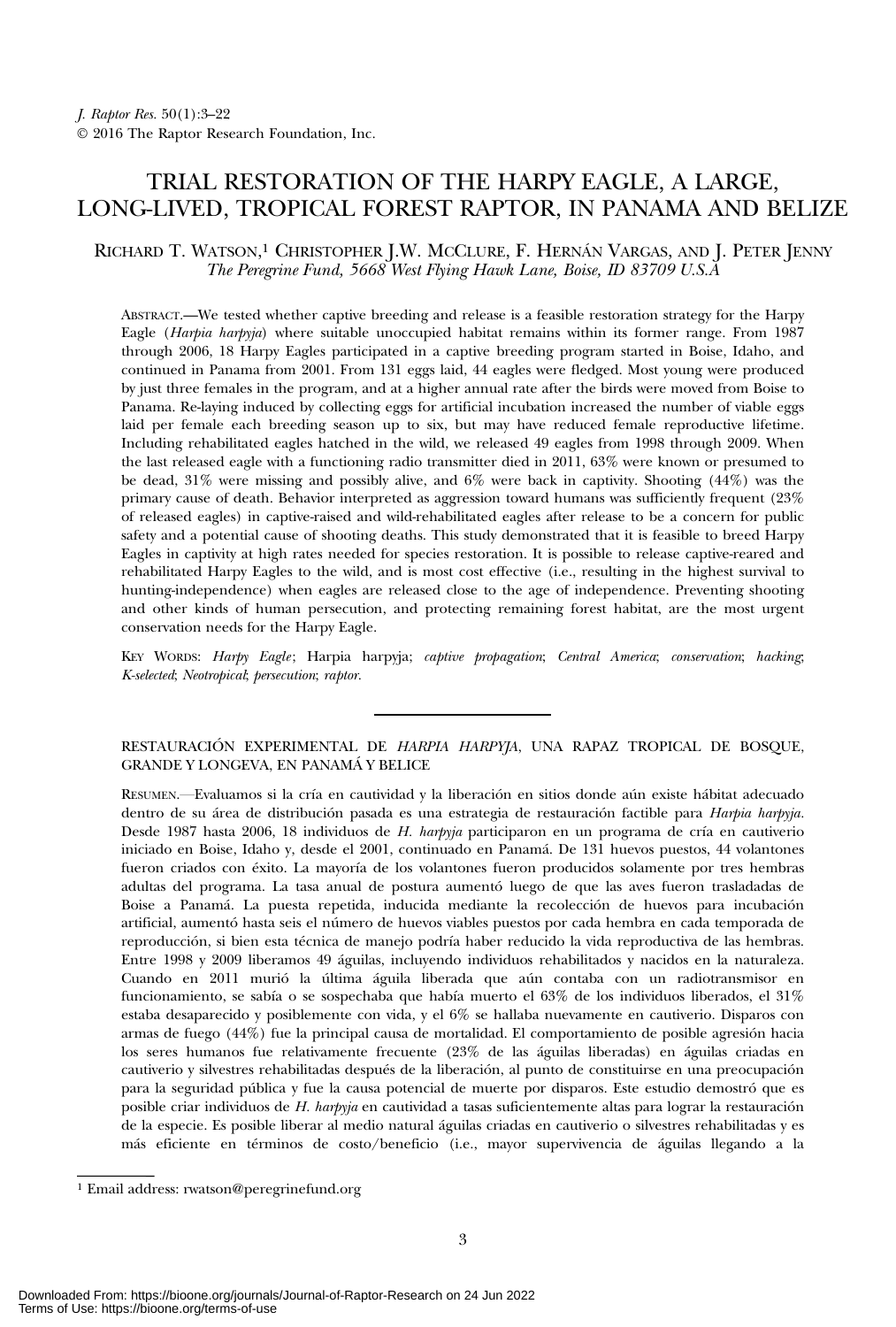independencia de caza), si las águilas son liberadas cerca de la edad de independencia. La prevención de la cacería por disparos y otros tipos de persecución, y la protección del hábitat remanente son las necesidades de conservación más urgentes para esta especie.

#### [Traducción de los autores editada]

Harpy Eagles (Harpia harpyja) inhabit moist tropical lowland forests of Central and South America (Ferguson-Lees and Christie 2001). They are globally listed as Near Threatened (BirdLife International 2015) and considered endangered or extirpated in parts of their range, especially in Central America (Vargas-González et al. 2006). They breed slowly in the wild, normally producing only one fledgling every 2–3 yr because of their extended incubation (up to 56 d) and nestling (5–6 mo) periods (Rettig 1978) and post-fledging dependence period (estimated 27 mo, Álvarez-Cordero 1996). Like other K-selected raptors, adults must breed for decades to compensate for the slow annual rate of reproduction to produce at least two breeding adults to replace themselves at death, and even a small decline in annual survival of adults can have a large negative effect on population size (Watson 1990, Sæther and Bakke 2000, Clark and Martin 2007). Species with these life history traits may be lost from areas of otherwise suitable habitat when human persecution or other anthropogenic factors reduce average annual survival of adults to cause population decline (Owens and Bennett 2000). Loss of top predators, such as Harpy Eagles, may result in loss of ecological structure and function (Sergio et al. 2005, 2008). Therefore, to retain ecological integrity and biodiversity, species restoration (IUCN/SSC 2013) may be needed to return wild populations to viable numbers (Cade and Temple 1994, Armstrong and Seddon 2007, Seddon et al. 2014).

Several raptor species worldwide have been restored using either captive-bred or wild sources of fledgling juveniles that were translocated into areas where the species had been extirpated (Cade 2000). Of 28 attempts to translocate 25 species of diurnal raptors, 21 (75%) attempts resulted in the establishment of viable breeding populations (Cade 2000). For example, the Peregrine Falcon (Falco peregrinus) was restored using captive breeding and release after populations were decimated by reproductive failure caused by DDT in one of the largest and most successful raptor restoration efforts in North America (Cade and Burnham 2003, Dzialak et al. 2006). Bald Eagles (Haliaeetus leucocephalus) were successfully released in several locations in North America from both captive breeding and wild sources to help reinforce depleted populations (Cade 2000). The tactics used in these examples were adapted to fit the demographic and behavioral characteristics of each species (Cade 2000). We hypothesized that methods used in captive breeding and release of a large, long-lived raptor like the Harpy Eagle with an extended post-fledging dependence period and slow reproductive rate may be quite different and potentially more challenging than species like Peregrine Falcons, with shorter reproductive phases, that produce large clutches of eggs and return quickly to the wild when released (Sherrod et al. 1987) or Bald Eagles, which annually lay clutches of 2–3 eggs (Ferguson-Lees and Christie 2001).

Our objectives, therefore, were to test whether Harpy Eagles (1) could be bred in captivity at elevated rates using artificial incubation to stimulate the laying of additional eggs, (2) could be successfully released into the wild, and (3) would survive to breeding age in sufficient numbers to use this technique to restore populations of this top predator in the wild. To inform future restoration efforts, we documented breeding methods, rates, and senescence, measured rates and causes of mortality after release, and documented behavior that may influence survival.

Harpy Eagles have been held in captivity in zoos and private collections around the world for decades, and some have laid fertile eggs and reared nestlings (Hamerton 1943, Hanif 1970, von Eberhand 1973, Todd and Meachan 1974, Laue 1982, Minnemann 1993, Nemesio et al. 2000, Anonymous 2002, Azeredo 2002, Benavides and Hilgert 2002, Blanco Márquez 2002, Rimlinger 2002, Oliveira et al. 2014). Despite this potentially valuable source of information, little data has been published on breeding parameters that could be valuable for understanding the species' population biology in the wild and informing conservation breeding projects. Likewise, results of animal reintroduction projects are rarely quantified and published, yet the information is invaluable for assessing this method as a conservation tool (Fischer and Lindenmayer 2000). Until this study, no attempt had been made to use captive breeding and release as a method to restore Harpy Eagles or any other large, long-lived tropical forest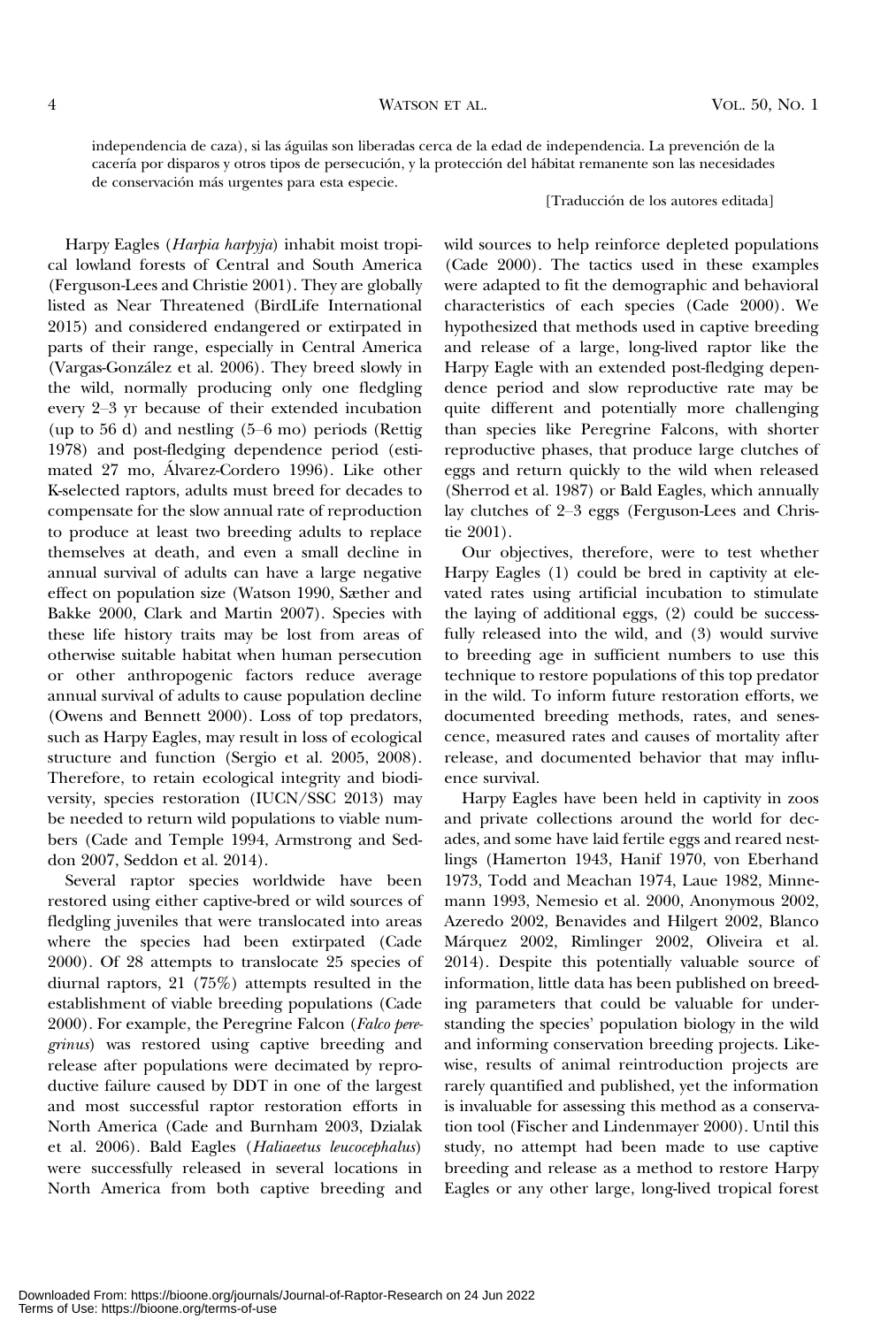

Figure 1. Map of potential Harpy Eagle habitat (evergreen and deciduous broadleaf forest below 350 m elevation) in the study area showing locations of hack sites, hard-release sites, and the Neotropical Raptor Center.

eagle species to areas from which they had been depleted or extirpated. This report is the first to quantify results of captive propagation of Harpy Eagles, and to examine captive breeding and release as a method for restoration of this species, a process that might be useful for other raptors with similar life-history traits that may be in need of conservation, such as the Philippine Eagle (Pithecophaga jefferyi; Salvador and Ibanez 2006).

#### **METHODS**

Breeding Facilities. The first breeding facility was completed in 1987 at The Peregrine Fund's World Center for Birds of Prey in Boise, Idaho, U.S.A.  $(43°31'N, 116°15.35'W)$ . The facility, named the Tropical Raptor Building (TRB), consisted of six temperature-controlled indoor breeding chambers. The semiarid climate in Boise, with mean annual rainfall of 300 mm and temperatures that range sidered too extreme for this tropical forest species to endure outdoors. Breeding chambers were equipped with closed-circuit TV cameras and small (100-mm diameter) one-way glass windows for observation by biologists. Chamber floor dimensions were 6.3  $\times$  7 m. The interior wall was 9 m high and the roof sloped down to a 7-m exterior wall. Chambers were designed to admit sunlight through high windows while preventing visual disturbance from people outside.

The second facility, named the Neotropical Raptor Center (NRC, Fig. 1), was completed in 2001 in the Republic of Panama on a secluded hill in moist tropical lowland forest near the Panama Canal and the City of Knowledge (Ciudad del Saber, formerly U.S. Fort Clayton) located at  $9^{\circ}0.67'N$ ,  $79^{\circ}35.17'W$ . This location was within the Harpy Eagle's natural range and has an annual mean rainfall of 2612 mm and annual mean temperatures that range from a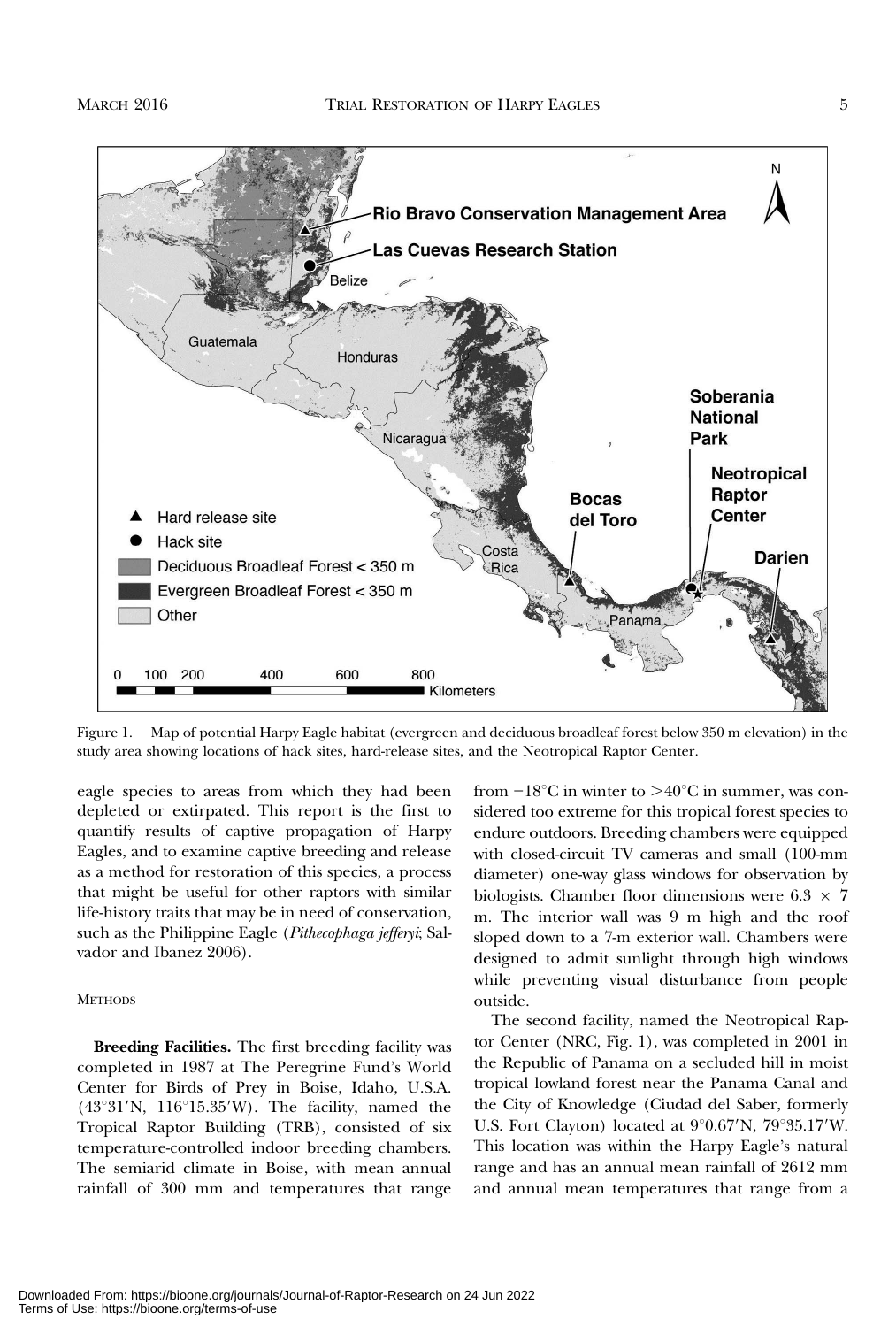Table 1. Harpy Eagle breeding stock used for trial restoration from 1987–2006, in Boise, Idaho, U.S.A. and Panama City, Panama.

| <b>LENDER</b>            | <b>ORIGIN</b> | <b>NAME</b>       | <b>SEX</b> | <b>HATCH</b><br>YEAR | <b>AGE WHEN</b><br><b>ACQUIRED</b> (YR) | YEAR<br><b>ACQUIRED</b> |
|--------------------------|---------------|-------------------|------------|----------------------|-----------------------------------------|-------------------------|
| Los Angeles Zoo          | Unknown       | <b>LA1M</b>       | Male       | $<$ 1970             | >20                                     | 1987                    |
| Los Angeles Zoo          | Unknown       | LA1F (Freedom)    | Female     | $<$ 1966             | >21                                     | 1987                    |
| Oklahoma City Zoo        | Unknown       | OK City           | Male       | $<$ 1970             | >23                                     | 1990                    |
| Panama                   | Panama        | Ancon             | Male       | 1984                 | 7                                       | 1991                    |
| Ecuador                  | Ecuador       | Olafa             | Female     | 1989                 | $\overline{2}$                          | 1991                    |
| Ecuador                  | Ecuador       | Military          | Female     | $<$ 1975             | >16                                     | 1991                    |
| Ecuador                  | Ecuador       | Coca              | Male       | 1984                 | 7                                       | 1991                    |
| Los Angeles Zoo          | Unknown       | LA2M              | Male       | $<$ 1967             | >24                                     | 1991                    |
| Los Angeles Zoo          | Unknown       | LA <sub>2</sub> F | Female     | $<$ 1963             | >28                                     | 1991                    |
| Venezuela                | Venezuela     | Oliva             | Female     | 1991                 | 2                                       | 1993                    |
| Cheyenne Mountain Zoo    | South America | Cheyenne          | Male       | $<$ 1967             | >26                                     | 1993                    |
| Venezuela                | Venezuela     | Crawl             | Male       | 1991                 | 1                                       | 1992                    |
| San Diego Zoo            | San Diego Zoo | San Diego F       | Female     | 1994                 | 1                                       | 1995                    |
| San Diego Zoo            | San Diego Zoo | San Diego M       | Male       | 1995                 | 1                                       | 1996                    |
| Venezuela                | Venezuela     | <b>GN</b>         | Female     | 1995                 | 2                                       | 1997                    |
| Captive hatched in Boise | Ancon/Olafa   | Zih               | Male       | 1995                 | $\Omega$                                | 1995                    |
| Captive hatched in Boise | Ancon/Olafa   | AC                | Male       | 1998                 | $\Omega$                                | 1998                    |
| San Diego Zoo            | San Diego Zoo | MV                | Female     | 1998                 | $\mathbf{0}$                            | 1998                    |

low of  $19^{\circ}$ C to a high of  $35^{\circ}$ C (Windsor 1990). It comprised seven separate outdoor breeding chambers built in the forest and an outdoor imprinting chamber that could accommodate eight nestling Harpy Eagles that were physically separated from, but in visual and aural contact with, an adult Harpy Eagle. About 40 ha of lowland forest surrounded the facility, which was adjacent to the Camino de Cruces National Park. Breeding chamber floor dimensions were  $8 \times 8$  m. The chamber roof was horizontal but the topography sloped from a 4-m uphill wall to a 9-m downhill wall. The breeding chambers were constructed of steel beams hung with chain-link fencing. A sheet metal wall obscured the birds' view of people approaching with food, and another wall obscured the view of eagles in neighboring chambers. A 1.7 m  $\times$  1.7 m nest platform was built into one corner of the chamber about 6 m aboveground and a roof inside the chamber sheltered the nest platform from sun and rain. Elsewhere in the chamber, the birds were exposed to rain and sunlight partially filtered by overhanging trees and bamboo growing outside the chambers. The nest platform had log perches attached to the exposed front and side. A 4-m branch perch was attached diagonally in one corner about 5–6 m aboveground, a 3-m diagonal log perch was positioned in another corner about 2 m aboveground near the food door. A log perch was positioned vertically about 3 m inside the

chamber and stood 2 m high. Food was dropped into the chamber through an obscured door. Access to the chamber was through a double-gated entrance.

Breeding Stock. The breeding stock of Harpy Eagles was formed between 1987 and 1998 with eagles on loan from zoos within the United States and from the governments of Ecuador, Panama, and Venezuela (Table 1). Male and female eagles were paired and re-paired from the first arrivals in 1987 through the last eggs laid in 2006. Pairs were formed based on similar ages when known and when possible, behavioral compatibility (e.g., no aggression between eagles and successful copulation; Arent 2007), and reproductive results; they were repaired when birds were found to be incompatible, nonreproductive, or died. Pairing was timed to occur between breeding seasons when possible to minimize the potential effect of disturbance on breeding success. To facilitate identification, some breeding eagles were referred to by a previously conferred name, whereas others were identified by letter combinations on their leg band.

Egg Laying and Incubation. At the start of the breeding season, we monitored birds on closed-circuit TV for 4–6 hr/d to record any breeding activity. Behaviors such as nest arranging, copulating, and carrying nesting material were used to predict when birds were preparing to lay eggs. After behavior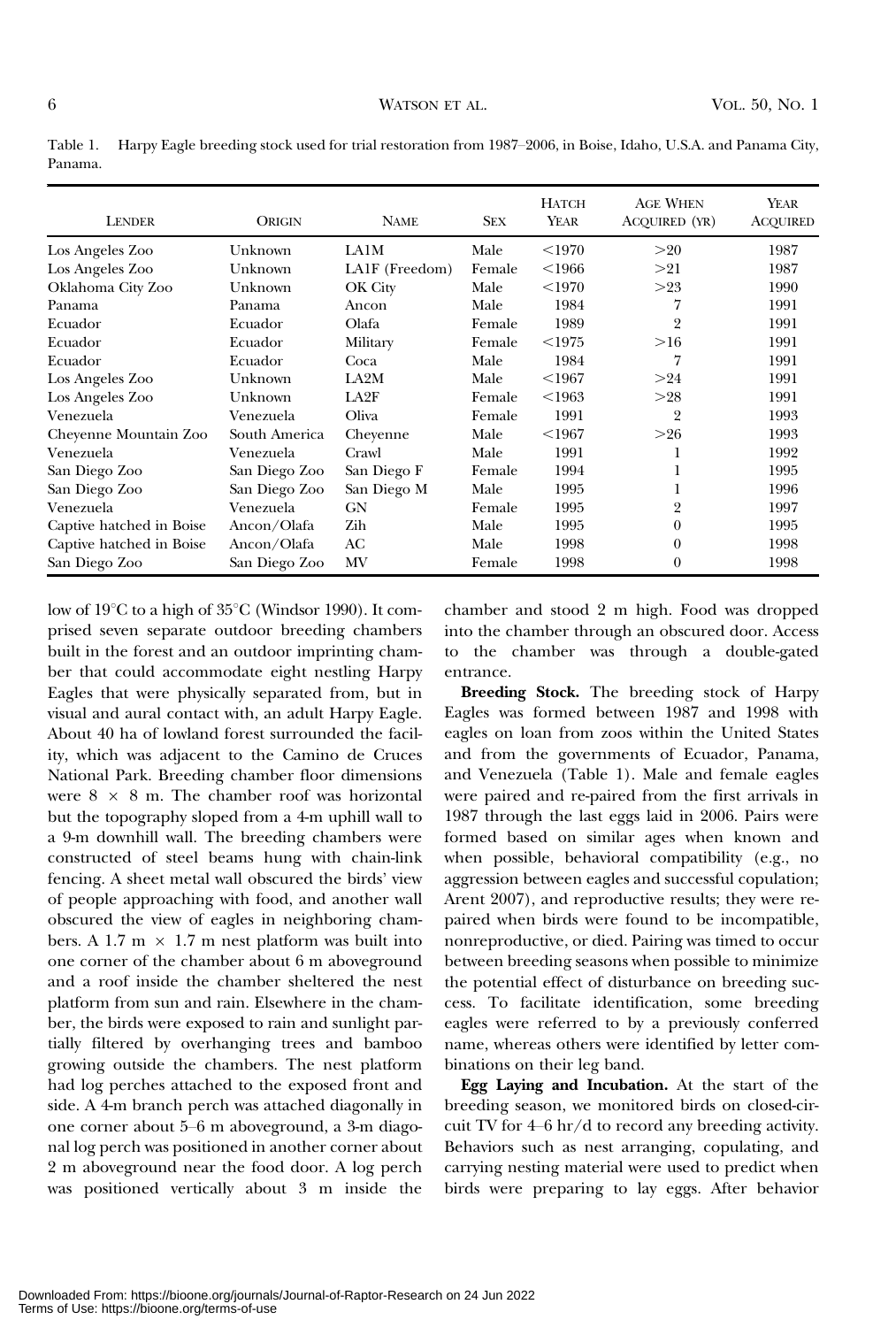suggesting imminent egg-laying was detected, we made observations more often to record egg-laying time and date as accurately as possible. To maximize the number of eggs laid in captivity per breeding season, we left eggs under the female for a period of natural incubation of 12–18 d before removing them for artificial incubation. By removing the eggs we induced the female to recycle and lay a second and even a third clutch within the same breeding season. Eggs removed from the nest were incubated artificially at  $37.0^{\circ}$ C and at a humidity adjusted every two days to yield a linear rate of water loss through the shell that resulted in a total egg-weight loss of 14% prior to the onset of hatching, in a manner typical for most birds including raptors (Burnham 1983, Weaver and Cade 1991).

Rearing Nestlings. After hatching, nestlings were kept warm in a brooder for up to 30 d until they grew sufficient feathers to thermoregulate and were strong enough to tear food. They were hand-fed for the first few days in the brooder until strong enough to feed themselves ground meat offered on a small plate. At 30 d, nestlings were placed in a nest-sized chamber facing an adult Harpy Eagle in a separate large flight enclosure, to promote imprinting on their own species. At 4 mo of age, nestlings had grown enough feathers and were large enough to be placed in a flight enclosure where they could strengthen their wings and fledge at about 6 mo after hatching. Up to four fledglings were kept in these flight chambers until we were ready to transfer them to the release site.

Nutrition. Tropical raptor building in Boise. We fed Harpy Eagles a diet of freshly killed or freshly thawed frozen rats (Rattus norvegicus), rabbits (Oryctolagus cuniculus), chickens (Gallus domesticus), guinea pigs (Cavia porcellus) and mice (Mus musculus) raised in our food production facilities. A powdered vitamin and mineral supplement (Dynamite Zoo Formula<sup>®</sup>) was added to the food beginning in 1995 in an attempt to address a recurring problem of early embryo death. Beginning in 1996, vitamin and mineral supplementation was limited to the months between breeding seasons, as supplements were suspected in late embryonic death in both captive Aplomado Falcons (Falco femoralis) and Harpy Eagles. Although our study was not designed to test the effects of the nutritional supplement, once started, embryo development improved, and those nestlings that hatched appeared healthy. Supplemental vitamin E was injected into food (rats 0.1 ml, rabbits 0.5 ml, chickens 0.25 ml, guinea pigs 0.25 ml) early in the breeding season beginning in 1998 after blood tests in the fall of 1997 suggested vitamin E deficiency in eagles fed domesticated prey, which tend to be deficient in vitamin E (Clum et al. 1997). The procedure improved serum vitamin E levels but did not reduce late embryonic death. Beginning in 1999, we began feeding eagles with more fresh than frozen food because freezing is also known to diminish vitamin levels (Clum et al. 1997).

Neotropical raptor center in Panama. Before the breeding pairs were relocated to Panama, a food production facility was built to raise mice and rats and keep live rabbits to produce quality food for adult eagles and their nestlings. We used strict bio-security measures to prevent the introduction of avian disease to our captive birds. During each breeding season we raised approximately 6000 mice and 400 rats to feed nestlings. Each year we also bought 800 live adult rabbits and 50 stillborn calves (Bos indicus) which we froze, and imported 7000 frozen rats used to feed eagles, including juveniles after release while they remained dependent. Breeding pairs were fed with previously frozen and thawed rats and beef, and freshly killed rabbits. Quail (Coturnix coturnix japonica) produced at our food production facilities, mainly for other raptor species, were also offered to Harpy Eagles once every two weeks. Eagles were provided unlimited food until satiated. Adjustments to the amount offered were made daily based on the observed amount of food left uneaten from the day before. This typically amounted to 1–3 rats per d, or roughly 350–500 g per d per eagle. As in Boise, we added vitamins to any previously frozen food.

Harpy Eagle nestlings were fed freshly killed food until they were at least 90 d old, starting with newborn mice fed to newly hatched eagles. Mouse production was started annually about 2 mo prior to expected egg hatch and continued until nestlings were 90 d old. As the nestlings grew, their diet was changed from newborn mice, to young mice, and adult mice until, at 4 mo of age, they were offered whole rat, rabbit, and chicken.

Releases. We adapted hacking, the falconry method of liberating falcons (Sherrod et al. 1987), to release captive-reared or wild-rehabilitated Harpy Eagles. Unlike falcons, which enter the wild within weeks (e.g., Peregrine Falcon hacking takes 4–5 wk, Sherrod et al. 1987), release of Harpy Eagles took up to 24 mo (Campbell-Thompson et al. 2012). The associated logistical complexity and expense therefore required a two-stage process. We first conducted a "soft release" from a fixed hack site that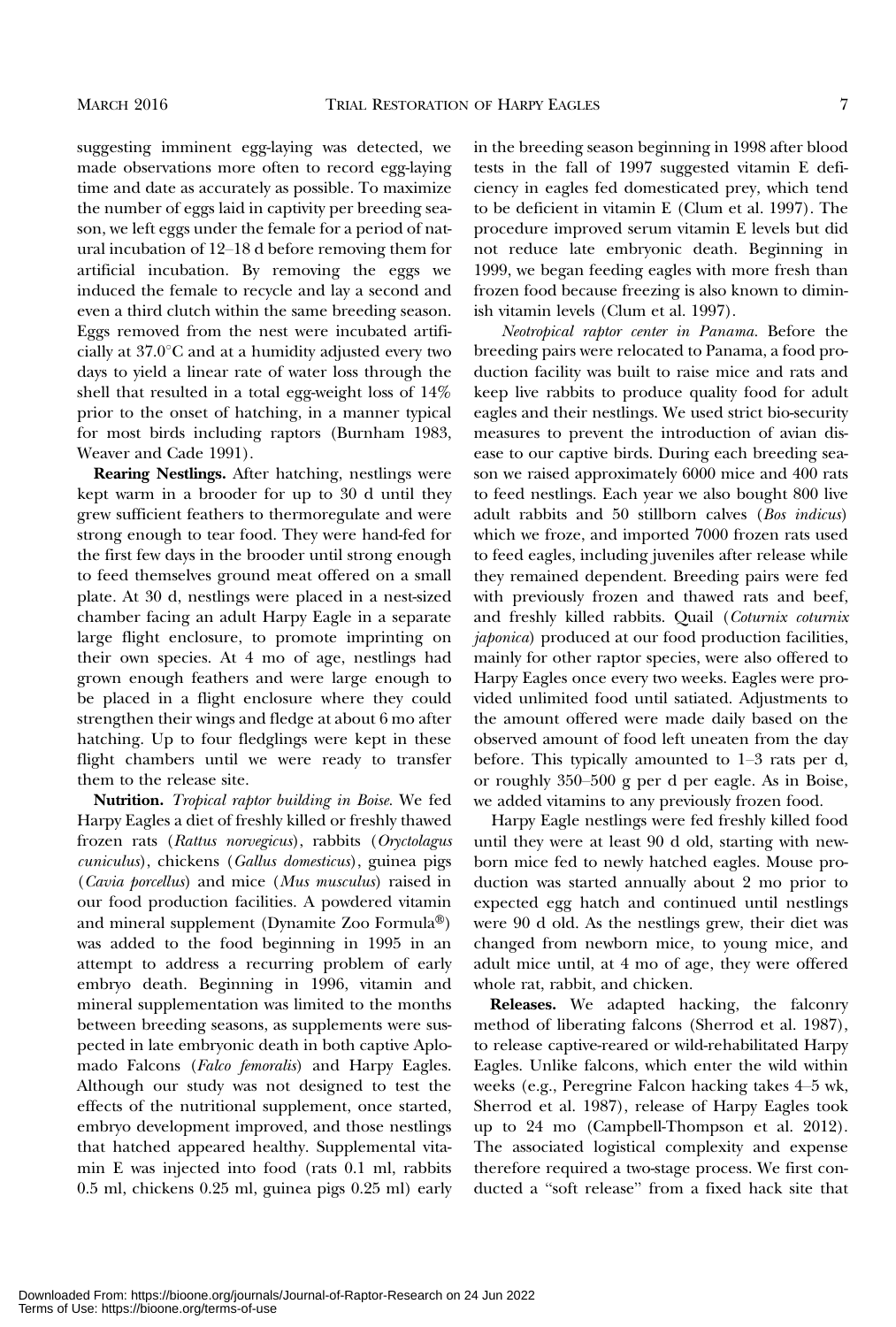was easily accessible to attendants but remote enough to avoid conflict with people. Soft-released eagles were followed and fed until they showed evidence of hunting independence by consistently capturing their own prey (i.e., when we observed them make two kills within 20 d, or when, due to difficulty in locating eagles, they survived for  $>30$  d without receiving food from us). After the eagles reached hunting independence in the wild, we recaptured them, and conducted a "hard release" in their final destination, typically a remote site where we did not expect to track and feed the birds. Methods were described in detail in our Harpy Eagle hack-site manual (Muela et al. 2003) and by Campbell-Thompson et al. (2012).

Hack sites. We selected hack sites that met three criteria: (1) sites were surrounded by large forest tracts likely sufficient to provide habitat and prey, and a buffer from human persecution (at least 5 km); (2) historical records confirmed the former presence and subsequent extirpation of local Harpy Eagle populations; and (3) suitable road access and existing facilities were available to support fieldwork. Each hack site consisted of one or two hack boxes, with each box having a floor 2.5 m  $\times$  2 m and a height of 2 m, constructed on a platform at least 1 m wider than the box dimensions and 3 m aboveground. The first hack box was built of wood, but rotted quickly in the warm, moist forest environment; thereafter, hack boxes were constructed of steel. The back of the hack box was made of sheetmetal to prevent eagles from seeing the hack-site attendants approach with food. The remaining three sides of the hack box and the roof were made of chain-link fencing to allow the birds to observe and become accustomed to the surroundings into which they would be released. The platform was constructed of wood that could be replaced when it rotted, and the whole structure was mounted on six sturdy steel poles set in concrete. We erected a high voltage livestock fence around the hack box to deter predators and ensured there were no overhanging trees or other means for terrestrial predators to access the box.

Releases in Panama. The first hack site for soft releases in Panama was constructed in 1997 near the boundary between Soberania National Park (Fig. 1) and Camino de Cruces National Park at about  $9^{\circ}4'$ N,  $79^{\circ}37'$ W and was used for releases in 1998. The second was constructed in 2001 in Soberania National Park near the north end of Pipeline Road at about  $9^{\circ}12'N$ ,  $79^{\circ}47'W$ . A third hack site

was constructed in 2003 in Soberania National Park 2 km south of the second at about  $9^{\circ}11'$ N,  $79^{\circ}46'$ W. The latter two sites were used for releases from 2002 through 2008, when the last released birds reached independence.

Soberania National Park (SNP, Fig. 1) is a lowland, 22 000 ha moist tropical forest (Holdridge 1967) in central Panama ( $9^\circ N$ ,  $79^\circ W$ ), bordering the Panama Canal (Leigh et al. 1982). Although surrounded by human habitation and regularly visited by local people and tourists, it provided the infrastructure needed to accomplish soft releases and the connection by biological corridor to additional protected areas that could support Harpy Eagles (J. Vargas pers. comm.). Annual rainfall averages 2500 mm, with 90% falling during the late-April to mid-December rainy season (Robinson et al. 2004). Vegetation consists of a mixture of secondary and primary forest ranging in age from 80–150 yr, though a few clearings and some small patches of old-growth forest estimated to be  $>400$  yr old remain (Foster and Brokaw 1982, Heckadon-Moreno et al. 1999). Sloths (Bradypus variegatus and Choloepus hoffmanni), monkeys (Alouatta palliata and Cebus capucinus), iguanas (Iguana iguana), and coatis (Nasua narica), all of which are known to be prey of Harpy Eagles (Touchton et al. 2002, Aguiar-Silva et al. 2014), occur regularly.

Hard-release sites in Panama were located in Parque Internacional La Amistad (PILA, 9°14'N,  $82^{\circ}50'$ W) and Rancho Quemado (RQ,  $9^{\circ}17'$ N, 82°44'W) both in Bocas del Toro Province of western Panama (Fig. 1). PILA is a transborder park of 401, 000 ha split between Panama and Costa Rica and including ten life zones over an altitudinal gradient from lowland tropical humid forest to subalpine rain páramo. Harpy Eagles were released on the Caribbean watershed in lowland tropical to pre-montane forest up to 1500 m elevation where the climate is hot and wet throughout the year, with a short, poorly defined dry season. At low and middle elevations mean annual temperatures varied from  $21^{\circ}$  $26^{\circ}$ C, and mean annual precipitation from  $2800-$ 6840 mm (Selles 1992, ANCON 1993). One eagle was hard-released in tropical lowland forest of Darien Province (DP,  $8^{\circ}07'$ N,  $78^{\circ}00'$  W) located in eastern Panama adjacent to the border with Colombia (Fig. 1). Altitude ranges from 0–1800 m, annual rainfall from 1700–2000 mm, with distinct dry (January–April) and wet (May–December) seasons and temperatures from 17–35ºC (PNUD-MEF 2003). Up to 18 eagles remained after soft release or were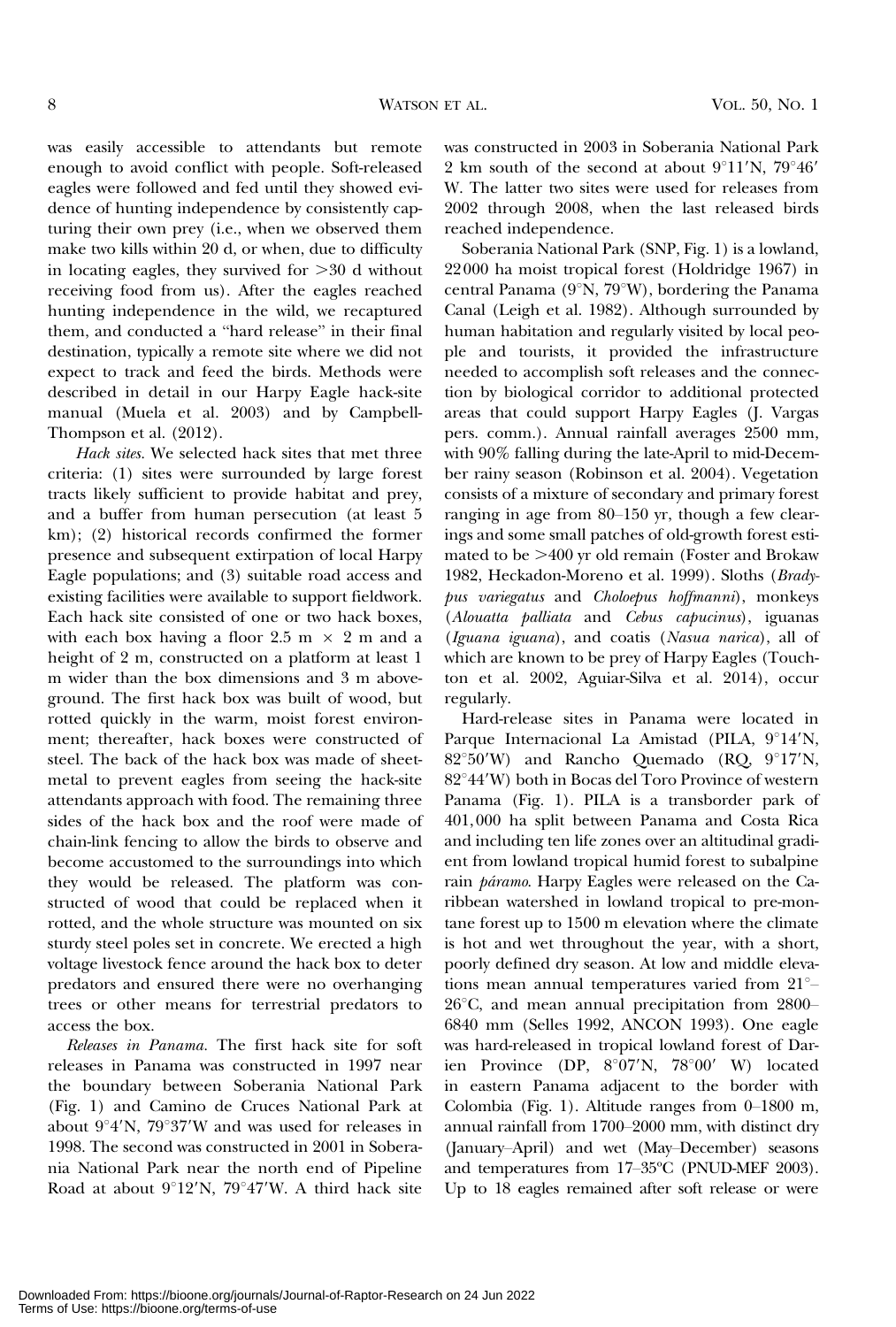hard-released in Soberania National Park, including two eagles on Barro Colorado Island in the Panama Canal (BCI,  $9^{\circ}9'N$ ,  $79^{\circ}50'W$ ).

Releases in Belize. One hack site for soft releases was established in March 2003 near Las Cuevas Research Station (Fig. 1,  $16^{\circ}43'N$ ,  $88^{\circ}59'$  W) in the Chiquibul Forest Reserve of Belize and used to soft-release four eagles in 2003. The vegetation is a mosaic of deciduous semi-evergreen, deciduous seasonal forest, with stands of native pine (Pinus caribaea) in the northern sector (Wright et al. 1959). Rainfall ranges from 1500–2000 mm per year, with a rainy season from June to December (Beletsky 1999). The reserve is located within the Chiquibul National Park, which, combined with areas of northern Guatemala and southern Mexico, make up the Maya Forest, the larg‐ est tropical rainforest in Central America (Rodstrom et al. 1998, Whitacre and Schulze 2012). As in Panama, this reserve was home to several species of mammals that form the Harpy Eagle's diet (see Rotenberg et al. 2012 for diet in Belize), excluding the two species of sloth whose distributions do not reach this part of Central America (Reid 1997, Caro et al. 2001).

The hard-release site in Belize was located in Rio Bravo Conservation Management Area (Fig. 1, RBCMA) near La Milpa Field Station  $(17°50'N,$  $89^{\circ}01'$  W), the largest (102,000 ha) private conservation area in Belize managed by Programme for Belize and located in the Orange Walk District of northwest Belize. Vegetation consists of subtropical moist broadleaf and marsh forest disconnected by lowland savanna and agricultural areas (Brokaw and Sabido 1998). Altitude ranges from 40–160 m, rainfall averages from 1550–1600 mm per year, and temperature varies from 21 to  $32^{\circ}$ C (Brokaw and Sabido 1998).

Release process. All soft-released eagles were banded with a color and alphanumeric coded leg band for individual identification. They were also fitted with a ground-tracked VHF transmitter (Biotrack®  $70-g$  $2$ -yr or Merlin Systems® 60-g 4-yr). Transmitters weighed  $\leq$ 3% of body mass and were attached using Teflon ribbon in a backpack configuration. After release, eagles were followed for as long as possible to obtain information on survival, causes of mortality, dispersal distances, and behavior, and to maximize our ability to feed and rescue sick or injured eagles. Soft releases were conducted with two age groups, fledgling  $(6-8 \text{ mo})$  and juvenile  $(>18 \text{ mo})$ . From two to four eagles were housed and fed in hack boxes to acclimate to their forest surroundings for up to

40 d prior to release. We provided thawed, previously‐frozen white rats for food. After release, eagles were provided unlimited food at the hack box to attract them to the area while allowing them freedom to roam, build strength and flight skills, and learn to hunt. Unlimited feeding continued until they began dispersing. After dispersal commenced, eagles were tracked by following their VHF transmitters and fed every 3–7 d by hoisting food on a thin line to a perch in a tree near their evening roost. Feeding was always done under the cover of night to minimize association of food with humans. Dispersed eagles often settled for weeks at a time in one locality, allowing for habitual use of just two or three feeding trees for each eagle.

We observed dispersing eagles to look for evidence of successful hunting in the wild. Evidence included reduced interest in provisioned food, observation of eagles killing, carrying, or feeding on wild prey, and a richer yellow coloration of their feet caused by the antioxidant beta-carotene indicating feeding on wild rather than domestically raised animals. Once such evidence had been recorded at least twice, eagles were no longer offered food, and were only tracked until we were ready to capture them for relocation and hard release.

Recapture after release was most often accomplished using a noose-carpet trap hoisted on a line into a tree with a dead white rat for bait. Independent eagles too wary to be captured by this method were captured under veterinary supervision using a dart gun and ketamine shot into the breast (Redig 1993). Sedated eagles flew to the ground where they were captured by hand. Captured eagles were transported to their hard-release site in a large dog kennel modified for visual seclusion while maintaining ventilation.

Hard release of eagles occurred in the forest at their final destination by opening the transport kennel door and flushing the birds out with no period of acclimation. Hard-released birds were fitted with both a satellite-reporting platform transmitter terminal (PTT, Microwave Telemetry®) and a VHF transmitter for ground location. Transmitters were glued together, fitted using Teflon ribbon in a backpack configuration, and weighed  $\langle 3\%$  body mass. Birds were tracked from the ground or air by VHF radio for as long as possible after hard release but offered no food. We gathered data on survival and other parameters, and that information, including prey selection, hunting frequency, dispersal, and habitat use is reported elsewhere (Touchton et al. 2002,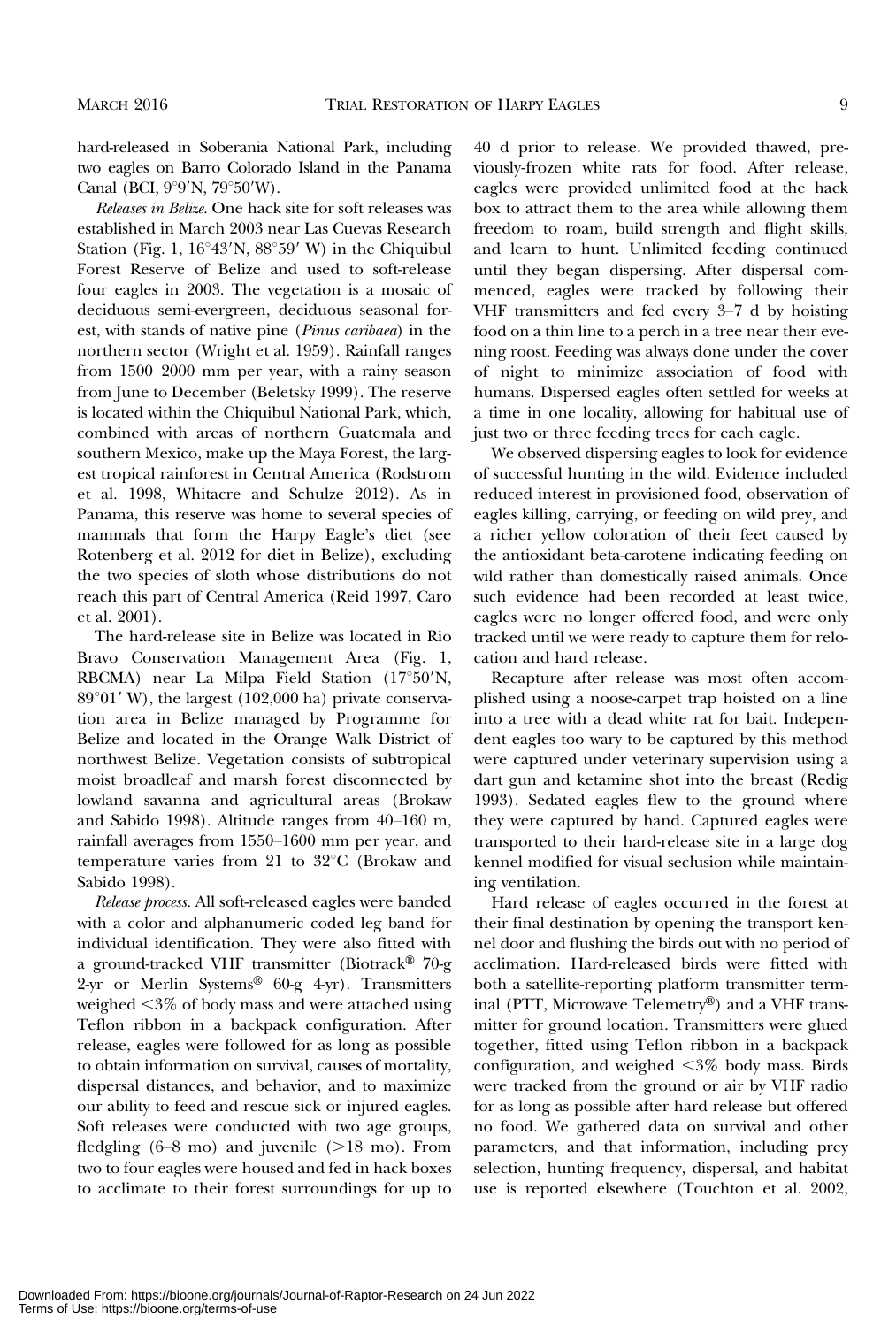Vargas-González 2010). Once VHF radio contact was lost, eagles were tracked remotely via satellite-reporting PTT radios for as long as the device functioned (up to 4 yr) to provide data on dispersal and habitat use. Prolonged reporting from the same location suggested either breeding behavior or mortality and was confirmed on the ground when feasible.

Post-release behavior. We opportunistically documented undesirable eagle behavior after release, which may affect the success of restoration by influencing humans' response to eagles. We recorded whenever eagles swooped toward observers, including our field personnel, tourists, and others. We examined patterns of occurrence of this behavior in age class, sex, and breeding origin of released eagles to reveal a cause and, therefore, a potential solution to this undesirable behavior.

Rehabilitation. During the course of the study, eight Harpy Eagles (six females, two males) were confiscated by government authorities, often with life-threatening injuries inflicted by humans, such as gunshot wounds. These birds were given to us for rehabilitation and release, which increased our sample size of released birds.

Statistical Analyses. We analyzed post-release behavior, mortality, and causes of death after release using Fisher's exact tests. For fertility, hatchability, and breeding phenology we ranked and compared mixed models (see below) using Akaike's Information Criterion (AIC, Akaike 1974) and considered models within  $\Delta AIC < 2$  to be competitive for inference (Burnham and Anderson 2002). We considered covariates within competitive models to be useful if their 95% confidence intervals excluded zero. All analyses were conducted in R (R Development Core Team 2013). Mixed models were fitted using the package lme4 (Bates et al. 2013).

Fertility and hatchability. We examined the fertility and hatchability of eggs using generalized linear mixed models with binomial distributions (i.e., mixed logistic regression, Zuur et al. 2009). We considered an egg containing a fertilized embryo as fertile; hatchability was defined as the probability of a fertile egg producing a nestling. For each analysis we only included eggs for which either fertility or hatching success was known. We built models representing *a priori* hypotheses of the drivers of each process (Table 4, 5). These models included covariates indicating the linear and quadratic effects of the age of either parent, the location the egg was produced (Boise or Panama), clutch number of the season, and the position of the egg in the layingsequence. All models contained random effects for the mother and father to control for the relatedness of the eggs.

We performed further exploratory analyses to examine possible reasons underlying the difference in hatchability between eggs laid in Boise and those laid in Panama. We noted anecdotally that failure to hatch in Boise was characterized by rapid egg-weight loss during natural incubation despite eggshell quality appearing sufficient. We therefore tested the *a posteriori* hypothesis that weight loss during incubation was the cause of hatching failure by fitting models that included the rates of weight loss during natural and artificial incubation as well as overall. Models were built including each rate separately and were fitted to a subset of the data including only fertile eggs for which all rates were known  $(n = 38 \text{ eggs}).$ 

Breeding phenology. To examine the phenology of production, we used generalized linear mixed models with Poisson distributions (i.e., mixed Poisson regression, Zuur et al. 2009). Each model used the number of eggs laid by each pair during a given month as the response variable. We built models representing *a priori* hypotheses of the drivers of laying phenology (Table 6). These models included covariates indicating the linear and quadratic effects of the age of either parent, the location the egg was produced, linear and quadratic effects of month as well as interactions between location and month, representing the hypothesis that phenology differed by site (Table 6). All models contained random effects for the parental pair to control for the repeated sampling of each pair.

#### **RESULTS**

Breeding Stock. The captive breeding was initiated with five eagles loaned to us by the Los Angeles, Oklahoma City, and Cheyenne Mountain Zoos (Table 1). All the birds had been imported as adults prior to 1970 and were of advanced, but unknown, age. Although the female eagles had laid eggs in the zoos, few hatched, and no young were ever raised. To develop viable breeding pairs, we borrowed young known-age eagles from Venezuela, Ecuador, and Panama. Many were rescued from bad situations, such as one that was chained to a tree, and another that was crippled after its nest tree was cut down. Some of our rescue attempts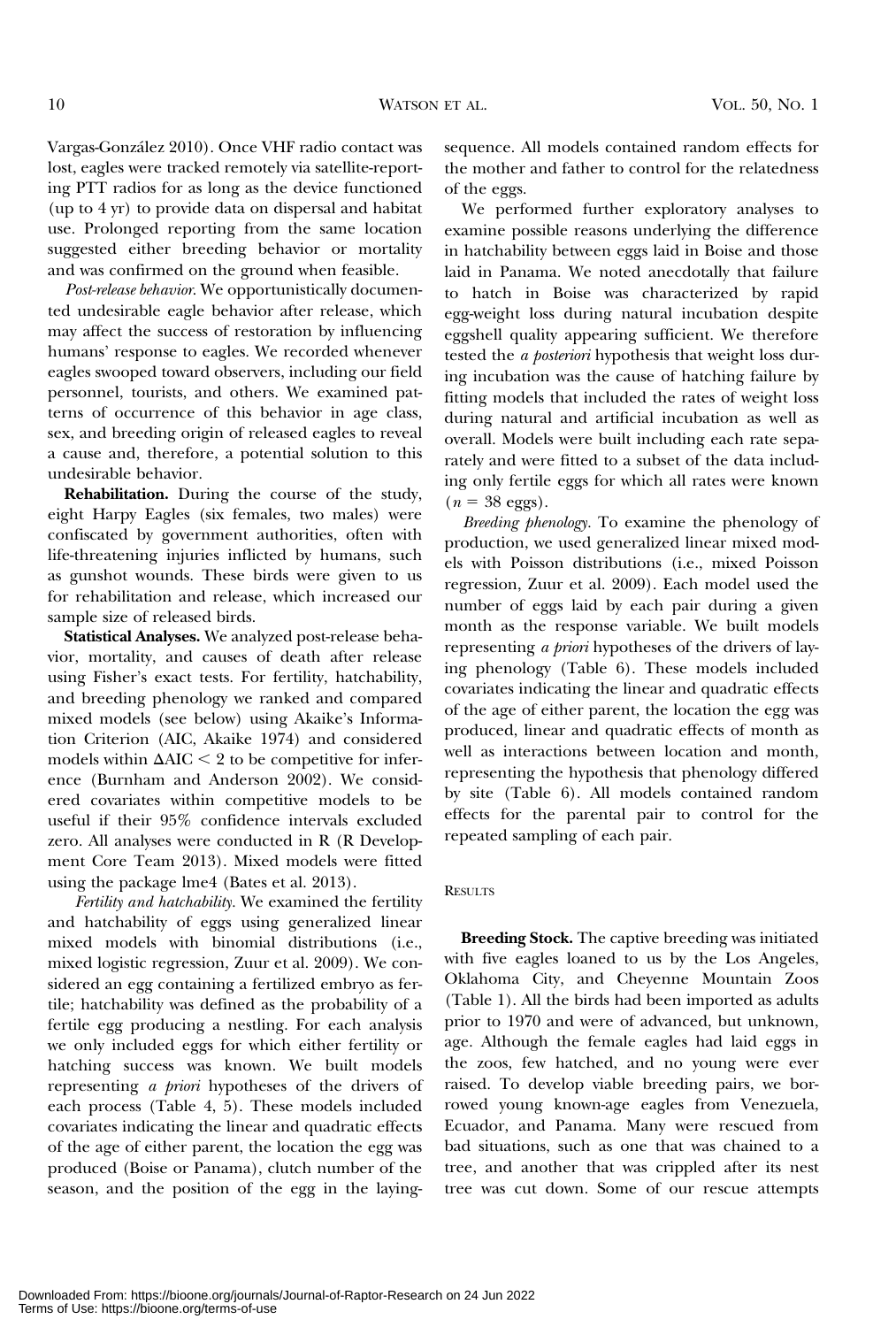| PAIR<br><b>NUMBER</b> | <b>FIRST YEAR PAIR</b><br>LAID EGGS | <b>NAMES</b>      | <b>SEX</b> | No.<br><b>EGGS LAID</b> | NO. EGGS<br><b>FERTILE</b> | NO. EGGS<br><b>HATCHED</b> | NO. YOUNG<br><b>FLEDGED</b> |
|-----------------------|-------------------------------------|-------------------|------------|-------------------------|----------------------------|----------------------------|-----------------------------|
| 1                     | 1988                                | LA1M              | Male       |                         |                            |                            |                             |
|                       |                                     | LA1F              | Female     | 2,2                     | ?,?                        | 0,0                        | 0,0                         |
| 2                     | 1992                                | LA2M              | Male       |                         |                            |                            |                             |
|                       |                                     | Military          | Female     | 3,3                     | .9,0                       | 0,0                        | 0,0                         |
| 3                     | 1992                                | Coca              | Male       |                         |                            |                            |                             |
|                       |                                     | LA <sub>2</sub> F | Female     | $\overline{2}$          | 1                          | $\theta$                   | $\boldsymbol{0}$            |
| $\overline{4}$        | 1994                                | Coca              | Male       |                         |                            |                            |                             |
|                       |                                     | Military          | Female     | 1                       | 0                          | $\boldsymbol{0}$           | $\boldsymbol{0}$            |
| 5                     | 1994                                | Ancon             | Male       |                         |                            |                            |                             |
|                       |                                     | Olafa             | Female     | 3, 4, 4, 4, 4, 5, 3, 3  | 2,4,4,4,4,3,2,3            | 0,1,1,2,1,0,1,3            | 0,1,1,2,1,0,1,3             |
| 6                     | 1995                                | Cheyenne          | Male       |                         |                            |                            |                             |
|                       |                                     | Military          | Female     | 1                       | $\overline{0}$             | $\theta$                   | $\theta$                    |
| 7                     | 1996                                | Crawl             | Male       |                         |                            |                            |                             |
|                       |                                     | Oliva             | Female     | 1                       | 0                          | $\theta$                   | $\boldsymbol{0}$            |
| 8                     | 1997                                | Cheyenne          | Male       |                         |                            |                            |                             |
|                       |                                     | Oliva             | Female     | 2,3,4,4,4               | 0,0,3,2,2                  | 0,0,0,1,1                  | 0,0,0,1,0                   |
| 9                     | 1999                                | Zih               | Male       |                         |                            |                            |                             |
|                       |                                     | San Diego F       | Female     | 1,2                     | 0,2                        | 0,1                        | 0,1                         |
|                       |                                     | Total             |            | 65                      | 36                         | 12                         | 11                          |

Table 2. Pairs of Harpy Eagles that laid eggs in Boise from 1988 to 2000, and numbers of eggs laid, fertile, and hatched, and young fledged in successive breeding seasons (separated by commas).

failed when birds died before permits could be issued to import them into the United States.

Breeding Parameters. Harpy Eagles laid 52 clutches of two eggs and 27 clutches of one egg. Of 57 eggs measured, mean length was  $75.0$  (SD = 4.1) mm and width  $57.0$  (SD = 2.3) mm. The median interval between eggs laid in 2-egg clutches was 6.0 d (mean = 6.2 d, SD = 2.2 d,  $n = 35$ ). The mean incubation period was 53 d (SD = 1.9,  $n = 36$ ) but ranged from 51–58 d, depending on whether eggs were the first or second laid. Fledging occurred at 5–6 mo after hatching.

Breeding Performance. The first eggs were laid by Harpy Eagles in Boise (Table 2) in 1988, but it was not until 1995 that we had the first hatching of one of four eggs laid that year by a 6-yr old female. From 1995 until the 2005–2006 breeding season, 131 eggs were laid, of which 72 (55%) were known to be fertile, 47 hatched (65% of fertile eggs) and 45 (96% of hatched) young fledged. Most fertile eggs (96%) and young (98%) were produced by three females (Table 2, 3).

Females laid their first eggs at 4 yr of age, with first fertile eggs laid at age 5 yr. Eggs continued to be laid by females up to 29 yr old, but among our sample of birds there was a unimodal distribution of fertile eggs that peaked from age 8–11 yr and diminished by age 15 yr. Males fertilized eggs for the first time at age

Table 3. Pairs of Harpy Eagles that laid eggs in Panama and numbers of eggs laid, fertile and hatched, and young fledged in successive breeding seasons (separated by commas) from 2001–2002 through 2005–2006 breeding seasons.

| PAIR<br><b>NUMBER</b> | <b>FIRST YEAR PAIR</b><br>LAID EGGS | <b>NAME</b>       | <b>SEX</b>     | NO.<br><b>EGGS LAID</b> | NO. EGGS<br><b>FERTILE</b> | NO. EGGS<br><b>HATCHED</b> | NO. YOUNG<br><b>FLEDGED</b> |
|-----------------------|-------------------------------------|-------------------|----------------|-------------------------|----------------------------|----------------------------|-----------------------------|
| 5                     | 1994                                | Ancon<br>Olafa    | Male<br>Female | 6,5,4,0                 | 6,2,2,0                    | 6,2,1,0                    | 6,2,1,0                     |
| 8                     | 1997                                | Cheyenne<br>Oliva | Male<br>Female | 2,4,3,2,2               | 2,2,0,0,0                  | 2,1,0,0,0                  | 2,1,0,0,0                   |
| 10                    | 2001                                | Zih.<br>GN        | Male<br>Female | 6,6,6,6,6               | 2,6,5,3,6                  | 2,6,5,3,6                  | 2,6,5,3,6                   |
| 11                    | 2002                                | AC<br>MV          | Male<br>Female | 1,3,4                   | 0.0.0                      | 0.0.0                      | 0,0,0                       |
|                       |                                     | Total             |                | 66                      | 36                         | 35                         | 34                          |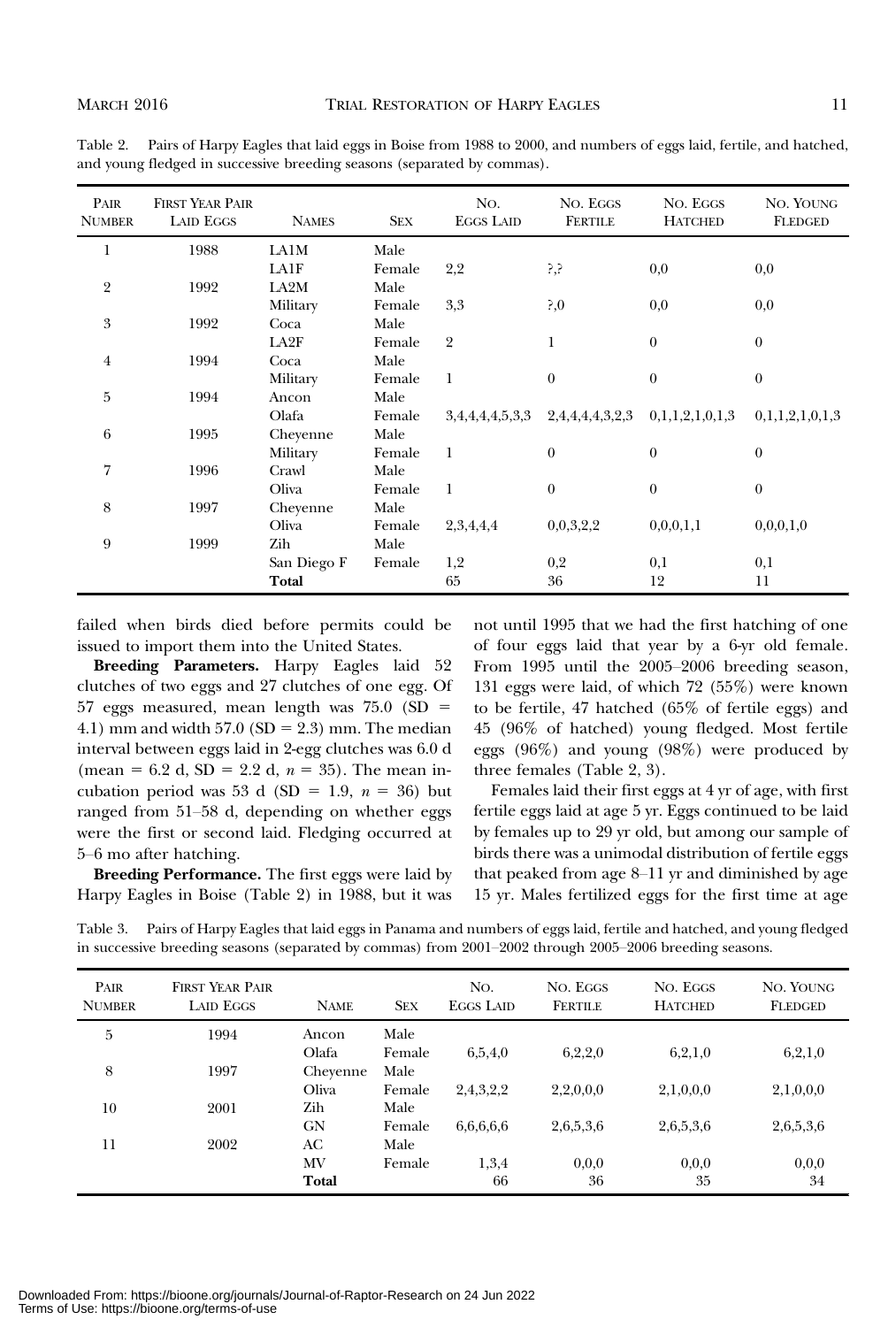Table 4. AIC table of mixed-logistic regression models representing *a priori* hypotheses of the drivers of fertility of eggs of Harpy Eagles.  $k =$  number of parameters estimated by model, AIC = Akaike's Information Criterion, ΔAIC = the difference in AIC between the best model and a given model,  $w_i$  = Akaike weight.

| MODEL.                               | k              | AIC    | $\triangle$ AIC | $w_i$ |
|--------------------------------------|----------------|--------|-----------------|-------|
| Father age + Father age <sup>2</sup> | 3              | 121.57 | 0.00            | 0.64  |
| Null                                 | 1              | 125.42 | 3.85            | 0.09  |
| Site:                                | 2              | 125.52 | 3.96            | 0.09  |
| Father age                           | 2              | 126.61 | 5.04            | 0.05  |
| Lay sequence                         | 2              | 127.31 | 5.74            | 0.04  |
| Clutch $#$                           | 2              | 127.41 | 5.85            | 0.03  |
| Mother age                           | $\overline{2}$ | 127.41 | 5.85            | 0.03  |
| Mother age $+$                       |                |        |                 |       |
| Mother age <sup>2</sup>              | 3              | 128.90 | 7.33            | 0.02  |
| Clutch $\# \times$ Egg               |                |        |                 |       |
| sequence                             | 4              | 131.12 | 9.55            | 0.01  |

5 yr and continued to fertilize eggs up to age 35 yr. Adults of all ages produced some infertile eggs. The only model  $\Delta AIC \leq 2$  for fertility contained the quadratic effect of Father Age (Table 4), demonstrating that the probability of fertility peaked at 0.89 (CI  $= 0.86 - 0.92$ ) when males were 21.9 yr old (Fig. 2). Mother Age was a poor model for fertility (Table 4) which bears further consideration.

The only model  $\Delta AIC \leq 2$  for hatchability contained the factor for country (Table 5), indicating that hatchability was substantially greater in Panama



Figure 2. The probability of a Harpy Eagle egg being fertile in relation to the age of the father. The solid line is the predicted probability and the circles are the proportion of fertile eggs laid by adults at a given age.

| Table 5. AIC table of mixed-logistic regression models               |
|----------------------------------------------------------------------|
| representing <i>a priori</i> hypotheses of the drivers of hatchabil- |
| ity of eggs of Harpy Eagles. $k =$ number of parameters esti-        |
| mated by model, $AIC = Akaike's Information$ . Criterion,            |
| $\Delta AIC$ = the difference in AIC between the best model          |
| and a given model, $w_i$ = Akaike weight.                            |

| <b>MODEL</b>                           | k              | <b>AIC</b> | $\Delta AIC$ | $w_i$ |
|----------------------------------------|----------------|------------|--------------|-------|
| Site                                   | 2              | 62.87      | 0.00         | 1.00  |
| Mother age $+$ Mother age <sup>2</sup> | 3              | 82.57      | 19.70        | 0.00  |
| Father age                             | $\overline{2}$ | 84.61      | 21.74        | 0.00  |
| Father age $+$ Father age <sup>2</sup> | 3              | 85.96      | 23.10        | 0.00  |
| Mother age                             | 2              | 87.19      | 24.32        | 0.00  |
| Null                                   | 1              | 90.68      | 27.81        | 0.00  |
| Clutch $#$                             | 2              | 92.42      | 29.55        | 0.00  |
| Lay sequence                           | $\overline{2}$ | 92.67      | 29.80        | 0.00  |
| Clutch $\# \times$ Egg sequence        | 4              | 95.49      | 32.62        | 0.00  |

 $(0.97, CI = 0.83{\text -}0.99)$  than Boise  $(0.29, CI = 0.17{\text -}$ 0.45). Breeding success increased dramatically when birds were moved from Boise to Panama beginning with the 2001–2002 breeding season with three females contributing most eggs (Table 3). From 2001–2002 through the 2005–2006 breeding season (the last egg of the season was laid in January 2006) 66 eggs were laid, 36 (55%) were fertile, 35 (97% of fertile eggs) hatched, and 34 (97%) of the nestlings survived to fledge (Table 3).

Further exploratory analyses to examine possible reasons underlying the difference in hatchability between eggs laid in Boise and those laid in Panama found the best model was again the model including the factor for country. The next-best model ( $\Delta AIC =$ 2.5) included the covariate for overall rate of change in weight from laying to hatching (or failure) and indicated that eggs with the lowest observed rate of marcated that eggs with the lowest observed rate of<br>weight loss (0.04 g/d) were 188 times (CI = 6.83–<br>5156.61) more likely to hatch than eggs with the<br>highest rate (0.53 g/d) of weight loss. The rate of<br>weight loss was hi 5156.61) more likely to hatch than eggs with the highest rate (0.53  $g/d$ ) of weight loss. The rate of weight loss was higher in Boise (mean =  $0.40$  g/d)  $P < 0.01$ ). However, the model including the factor for country was higher-ranked than any weight loss model. Therefore, factors other than, or in addition to, weight loss likely contributed to the differences in hatchability between the two countries.

Breeding Phenology. The only model  $\Delta AIC < 2$ for egg-laying phenology was the model that represented the hypothesis that phenology varied by site, containing an interaction between site and the quadratic effect of month. The best model for breeding phenology indicated that during January breeding reached its peak in Boise with  $0.65$  (CI =  $0.42-$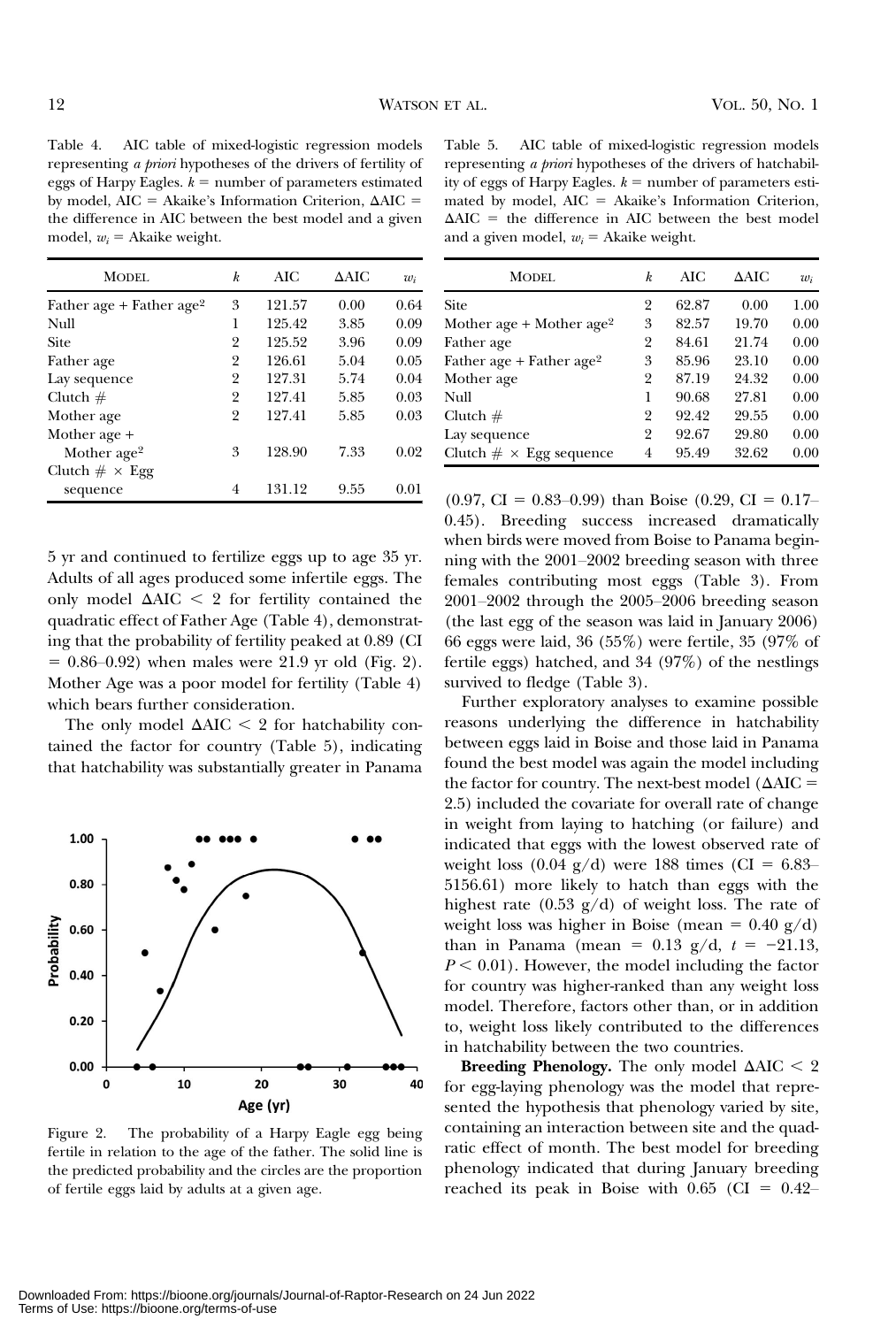

Figure 3. The relationship between the number of Harpy Eagle eggs laid per female per month in Boise, Idaho, and Panama. Lines represent the predicted number per month at a given site and circles represent the observed number per month at a given site.

1.00) eggs laid per female, whereas in Panama breeding was lowest  $(0.17 \text{ eggs/female}, \text{CI} = 0.15{\text -}0.20)$ during January (Fig. 3).

Rehabilitation. Of eight confiscated eagles submitted to us for rehabilitation, four eagles were released. In addition, six eagles that participated in the breeding program were released as breeding adults in the final stages of the project for a total of 10 rehabilitated and released eagles.

Releases. The first soft releases into the wild of Harpy Eagles that had been bred in captivity in Boise  $(n = 3)$  and San Diego Zoo  $(n = 2)$  occurred in Panama in 1998. Two of these birds were shot within 10 and 27 mo of release, respectively. As a result, we halted releases while we conducted an intensive public education campaign in the communities adjacent to the release site in Soberania National Park (Valdez 2002, Curti and Valdez 2009). We also recaptured two of the eagles and placed them in the breeding program in the NRC, Panama. The remaining eagle from this cohort died from predation. Releases resumed in 2002 in Panama and 2003 in Belize.

From 1998 to 2006, we released 49 eagles, including 39 soft-released captive-bred birds and ten rehabilitated eagles, 24 females and 25 males. Of the females, two were hatched in Boise in the TRB, one in San Diego Zoo, 15 in Panama at the NRC, and six were hatched in the wild and rehabilitated. Of the males, four were hatched in Boise in the TRB, one in San Diego Zoo, 19 in Panama at the NRC, and one was hatched in the wild and rehabilitated.

Table 6. AIC table of mixed-Poisson regression models representing a priori hypotheses of the drivers of egg-laying phenology of Harpy Eagles.  $k =$  number of parameters estimated by model,  $AIC = Akaike's Information Criterion,$  $\Delta AIC$  = the difference in AIC between the best model and a given model,  $w_i$  = Akaike weight.

| <b>MODEL</b>                                | k              | AIC    | ∆АІС     | $w_i$ |
|---------------------------------------------|----------------|--------|----------|-------|
| Site $\times$ (month + month <sup>2</sup> ) | 6              | 457.56 | $\theta$ | 0.94  |
| <b>Site</b>                                 | 2              | 465.19 | 7.63     | 0.02  |
| Null                                        | 1              | 466.48 | 8.93     | 0.01  |
| Mother age                                  | 2              | 467.01 | 9.45     | 0.01  |
| Mother age $+$ Mother age <sup>2</sup>      | 3              | 467.91 | 10.36    | 0.01  |
| Father age                                  | $\overline{2}$ | 468.37 | 10.82    | 0.00  |
| Month                                       | $\overline{2}$ | 468.39 | 10.83    | 0.00  |
| Month $+$ Month <sup>2</sup>                | 3              | 469.74 | 12.18    | 0.00  |
| Father age + Father age <sup>2</sup>        | 3              | 470.09 | 12.53    | 0.00  |

Of the seven eagles hatched in the wild and rehabilitated, three were adult when released, and four were estimated to be 24 ( $n = 2$ ), 36, and 48 mo of age. Of the captive-bred eagles, three were released as adults after participating in the breeding program and were therefore considered rehabilitated eagles.

Survival and Causes of Death After Release. All the juvenile captive-bred eagles ( $n = 39$ ) were softreleased first in either Soberania National Park (SNP,  $n = 35$ ) or Chiquibul Forest, Belize ( $n = 4$ ). Of these, 12 (31%) died before reaching hunting independence and the remaining 27 (69%) reached hunting independence and were either left in SNP ( $n = 8$ ) or relocated and hard-released ( $n = 19$ ) in one of four locations (Rio Bravo Management Area, Belize, RBMA,  $n = 14$ ; Parque Internacional La Amistad, Panama, PILA,  $n = 3$ ; Rancho Quemado, Panama, RQ,  $n = 1$ ; Darien Province, Panama, DP,  $n = 1$ ). All 10 rehabilitated birds were hard-released in SNP.

The last hard-released bird with a functioning transmitter died in 2011. At that time, 31 (63%) of 49 released birds were known or presumed (they went missing soon after they were released and while the transmitter still functioned) to be dead, three  $(6%)$  had been returned to captivity, and 15  $(31%)$ birds were missing and possibly alive because they went missing at about the predicted lifespan of the transmitter. There was no significant effect of sex on survival of birds (Table 7, Fisher's exact test  $P$  > 0.05) and no significant difference in survival of captive- and wild-hatched birds (Table 8, Fisher's exact test  $P > 0.05$ . Birds survived in the wild until they were either found dead or went missing (possibly still alive) from less than a month up to 55 mo, with a mean of 16.6 mo (SD = 12.5 mo,  $n = 49$ ) and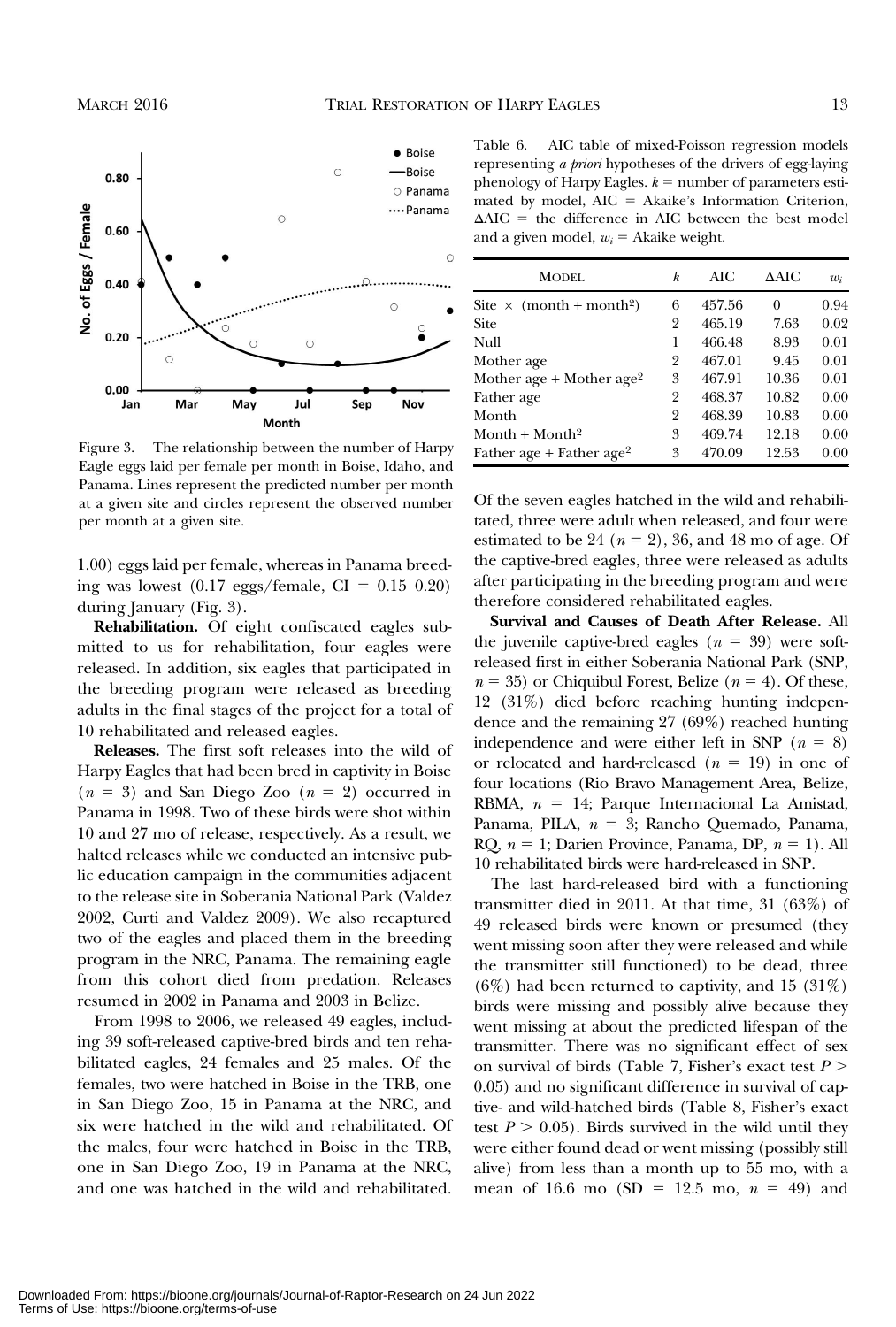Table 7. Comparison between sexes of numbers of Harpy Eagles released from 1998–2006 that were alive, dead, or missing and possibly alive in 2011.

| <b>STATUS</b>              | <b>MALE</b> | <b>FEMALE</b> | TOTAL. |
|----------------------------|-------------|---------------|--------|
| Alive                      |             | 9             | 3      |
| Dead                       | 17          | 14            | 31     |
| Missing and possibly alive | 6           | 9             | 15     |
| Total                      | 94          | 95            | 49     |

median of 14.0 mo. Birds found dead had survived a mean 12.0 mo (SD = 9.5,  $n = 26$ ) in the wild while those that went missing (possibly still alive) were last detected at a mean of  $21.8$  mo  $(SD = 13.6$  mo,  $n = 23$ ) in the wild. None of the released birds were recorded breeding, having either died or gone missing prior to the onset of breeding. One bird was seen breaking branches from a tree in what might be interpreted as nest-building behavior. Another bird was observed once on 24 September 2014 in Soberania National Park and identified by leg band as being 7 yr old and therefore of breeding age; however, no breeding behavior was seen at the time.

Among the 29 birds that were known to have died, 18 died of causes that were identified. Among identified causes, gunshot wounds were the largest cause, accounting for 44% (Table 9). Predation by jaguar (Panthera onca), ocelot (Leopardus pardalis), or other predator accounted for 22%, accidental death by entanglement in the feeding line made up 11%, and septicemia, snake bite, suspected electrocution, and internal parasites accounted for 5.6% each. There was no detectable effect of sex on death by shooting compared with all other causes combined (Table 9, Fisher's exact test  $P > 0.05$ ). We had insufficient numbers of wild-hatched birds that died of known causes to make a comparison between cause of death in wild-  $(n = 1)$  versus captive-hatched eagles ( $n = 17$ ).

Post-release Behavior. Diving (swooping) at humans was observed in 23% of eagles we released.

Table 8. Comparison between captive-reared and wildreared Harpy Eagles released from 1998–2006 that were alive, dead, or missing and possibly alive in 2011.

| <b>STATUS</b>              | <b>CAPTIVE</b> | WILD. | TOTAL. |
|----------------------------|----------------|-------|--------|
| Alive                      | 3              |       | 3      |
| Dead                       | 26             | 5     | 31     |
| Missing and possibly alive | 13             | 9     | 15     |
| Total                      | 49             |       | 49     |

Because similar behavior may have different functions in juvenile and adult age classes, we examined swooping behavior in each age-class separately. Swooping was observed in both juvenile (14% of 35) and adult (22% of 27) age classes. Among juvenile eagles, males (5 of 18) were significantly more likely to swoop than females (none of 17, Fisher's exact test  $P < 0.05$ ). Of the five swooping juveniles, three were not known to swoop as adults and two died before reaching adult age. All the swooping juveniles were raised at the NRC, released in the young cohort between 5–7 mo of age, and tracked and fed in the wild up to age 19– 25 mo. Although all the swooping juveniles were male and all raised in the NRC, many more eagles ( $n =$ 30) did not swoop and of these 13 were male and 17 were female; 26 were raised in the NRC, one in Boise, and three in the wild and rehabilitated. There was no significant effect of rearing location (Boise or Panama) on swooping behavior in juveniles (Fisher's exact test P  $> 0.05$ ). There was no significant difference in swooping between male (3 of 13) and female (3 of 14) Harpy Eagles in the adult age class (Fisher's exact test  $P$  > 0.05). None of the swooping adults were known to swoop as juveniles. Their release age varied from young cohort at 7 mo (two birds), older cohort (one bird at 18 mo), to adult cohort at age over 60 mo (three birds). Three of the swooping adults were raised at the NRC, and one each in Boise, San Diego Zoo, and the wild. There was no significant effect of rearing location on swooping behavior in adults (Fisher's exact test  $P > 0.05$ ). Among all 11 birds that swooped in either juvenile or adult age classes, three were returned to captivity (one juvenile, two adults), four died (two shot, one electrocuted, one bitten by a snake), and four went missing with fate unknown.

#### **DISCUSSION**

Breeding Stock. Beginning this study with Harpy Eagles of unknown age and origin on loan from zoos within the United States was not successful. The females laid poor quality eggs that appeared symptomatic of senescence and resulted in breeding failure, as found in other raptors both in captivity and the wild (Clum 1995, Newton and Rothery 1997, Penteriani et al. 2009). Successful breeding was first accomplished with young eagles of known age loaned from Panama, Ecuador, and Venezuela. However, the uncertain and potentially troubled histories of some of these birds may have influenced their breeding success in captivity in ways that could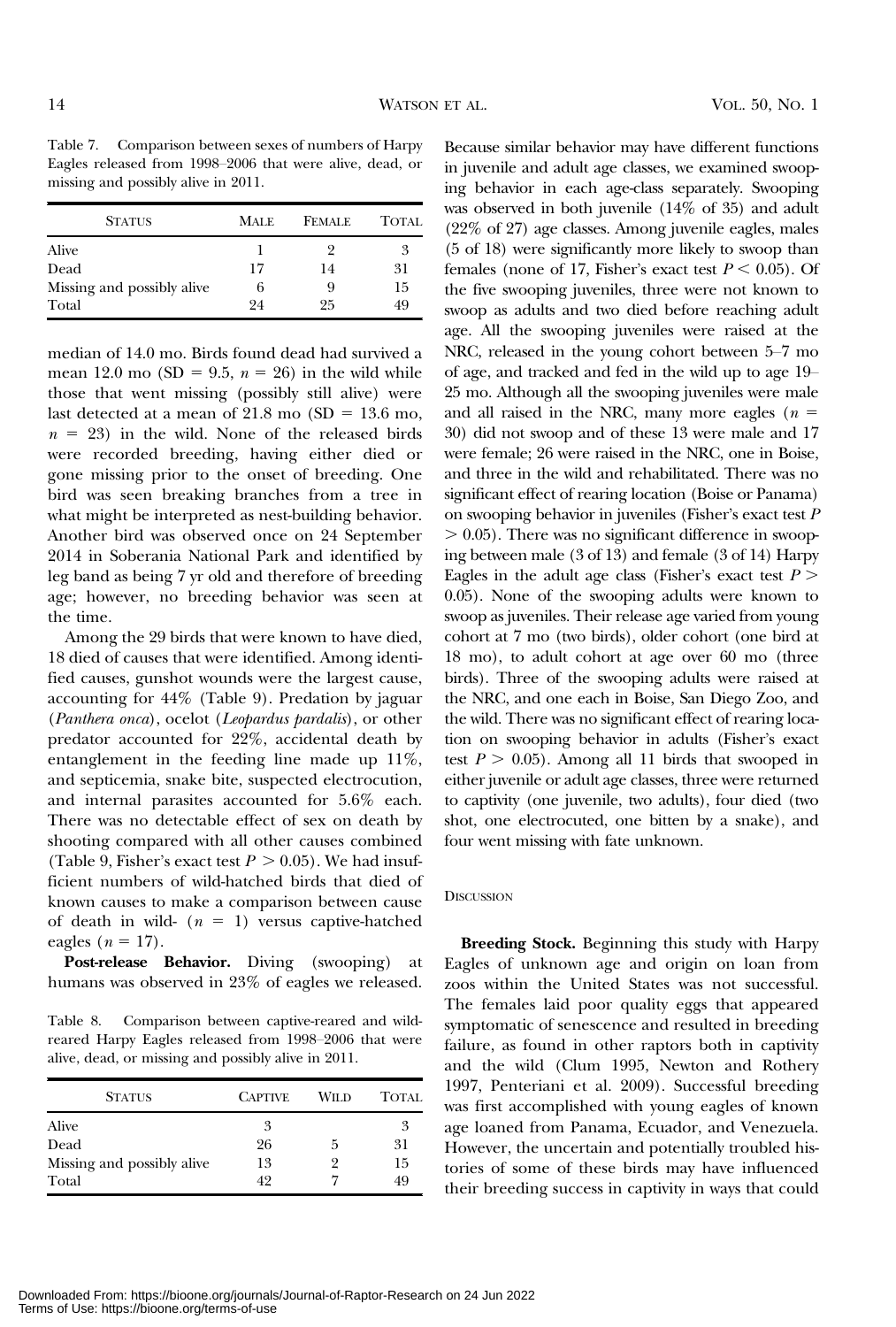| Traily eagles released from 1990-2000. |             |               |       |  |  |  |
|----------------------------------------|-------------|---------------|-------|--|--|--|
| <b>CAUSE OF DEATH</b>                  | <b>MALE</b> | <b>FEMALE</b> | TOTAL |  |  |  |
| Unknown                                | 3           | 8             | 11    |  |  |  |
| Shot by poacher                        | 5           | 3             |       |  |  |  |
| Predation                              | 2           | 2             |       |  |  |  |
| Accident                               | 2           |               | 2     |  |  |  |
| Septicemia                             |             |               |       |  |  |  |
| Snake bite                             |             |               |       |  |  |  |
| Electrocution                          |             |               |       |  |  |  |

Internal parasites 1 1 Total 15 14 29

Table 9. Comparison between sexes of cause of death of Harpy Eagles released from 1998–2006.

not be understood. Ideally, a future breeding program would consist of birds of known age from the wild or reared in captivity from parents of known origin. Starting a breeding program with female birds aged 4–5 yr, when they normally lay their first fertile eggs, would maximize production of nestlings in captivity. Furthermore, recent advances in analyses of mitochondrial DNA (mtDNA) control region se‐ quence (Lerner et al. 2009) and development of nuclear DNA microsatellite loci (Banhos et al. 2008) from Harpy Eagles make it possible to consider the genetic consequences of mixing Harpy Eagles of different geographic origin and intended destination in future restoration programs. To preserve maximal level of genetic diversity, for example, Lerner et al. (2009) concluded that evidence for geographic differentiation of Harpy Eagles between Central and South America supports a conservation strategy that maintains diverse local populations rather than any single extant population.

Breeding Performance. A quadratic function of male age was the best model for egg fertility, with fertility increasing at young ages up to about 15 yr, followed by decreasing fertility after about 30 yr. Increasing productivity at young ages in captive Peregrine Falcons (ca. 3–5 yr) was believed to result from experience, while physiological changes resulting in declining quality of gametes, either eggs or sperm, likely caused reproductive senescence in peregrines .7 yr (Clum 1995). A similar pattern of reproductive success was also observed in Eurasian Sparrowhawks (Accipiter nisus; Newton 1988) and other birds in the wild (Newton 1989) and was attributed in part to changes in resource acquisition over the lifetime of the individual (Newton 1989). Intrinsic experiential and physiological effects are not mutually exclusive of extrinsic ecological effects, which may be additive. Evolution of a seemingly maladaptive character like senescence is thought to occur under a pleiotropic theory of aging in which mutations that encourage senescence are selected for because of a linked increase in reproduction earlier in life (Partridge 1989). Senescence has emerged as a significant factor in avian life histories, affecting both reproduction and survival (Newton 1989) and was apparent in our captive Harpy Eagles.

Female age was a poor model of fertility among Harpy Eagles in this study, possibly because of the large range of ages in the sample (up to 29 yr old), with only a small sample of three younger females (aged from 5–15 yr) producing the most fertile eggs. The attempt to breed Harpy Eagles in Boise was plagued initially by poor egg fertility and embryo death that we attributed to senescent birds past their prime breeding age that also produced eggs with visibly poor shell quality, as found in other raptors both in captivity and the wild (Clum 1995, Newton and Rothery 1997, Penteriani et al. 2009). The rate of water loss from eggs was higher than the ideal 14% through the incubation period (Burnham 1983, Weaver and Cade 1991), and although it could be controlled in artificial incubators, rapid water loss during the period of natural incubation immediately post egg-laying remained problematic. Atmospheric humidity in Boise was generally low year-round, and was not controlled in the indoor breeding chambers. After younger birds were introduced to the breeding stock, egg fertility improved, but hatchability remained low due to a high rate of late-term embryo death attributed to metabolic bone disease. Among underlying causes, we believed that feeding previously frozen food was important, as the switch to freshly killed food improved the nutritional status of eagles. We also believed that calcium deficiency might have been linked to low vitamin D production resulting from life indoors with only glass-filtered sunlight.

Moving the breeding pairs of Harpy Eagles from Boise to Panama had a positive effect on their productivity. We believe that the combined effect of unfiltered sunlight, warm temperature, and high humidity, as well as quiet seclusion in a tropical forest landscape, contributed significantly to this improvement. Through egg removal for artificial incubation and the resulting relaying, three breeding pairs laid 18 fertile eggs and hatched 17 nestlings in 2002, their first breeding season in Panama. This was a marked improvement over the nine eggs and three nestlings hatched in Boise in the previous breeding season. This high rate of production made it possible to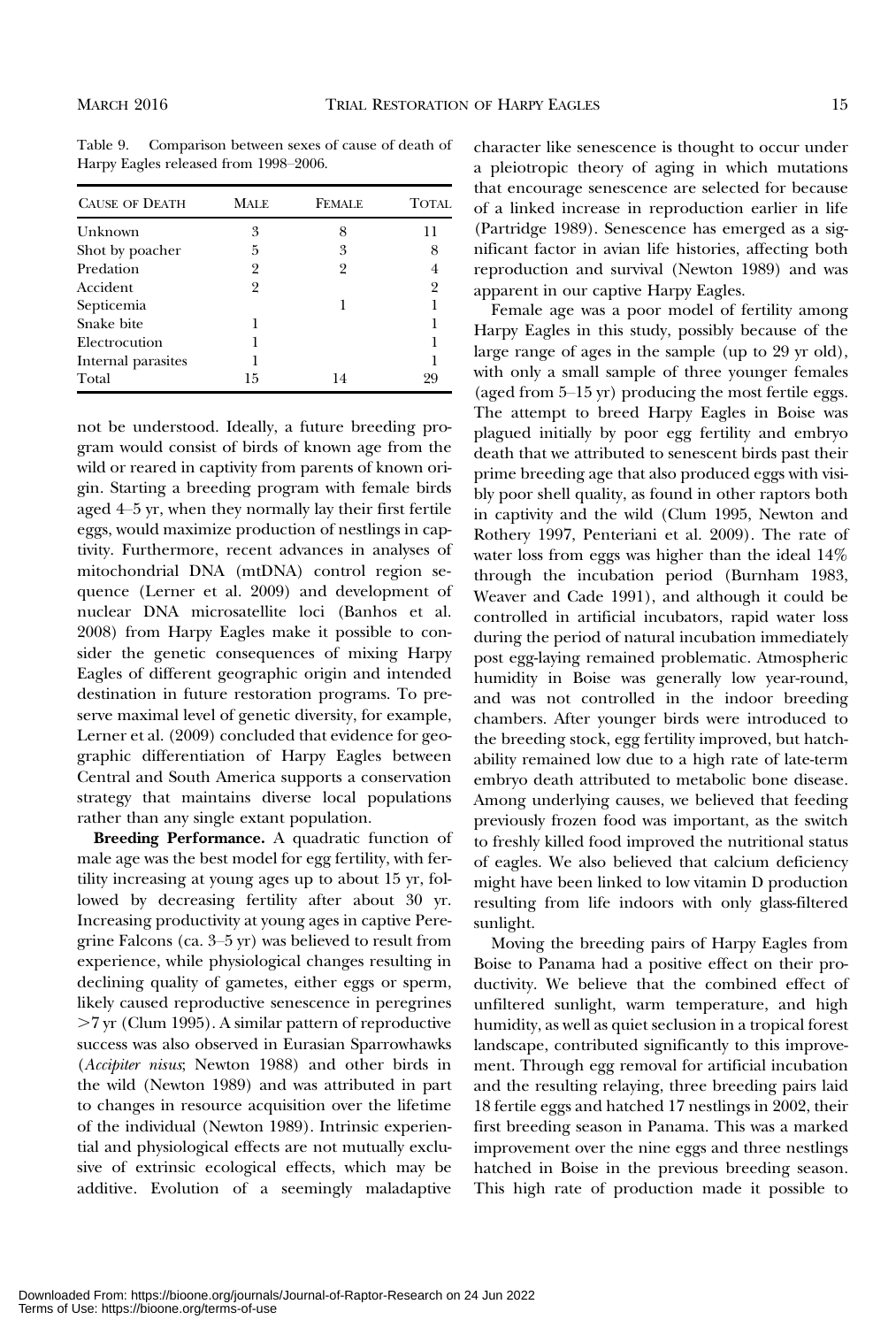consider a full species restoration effort as potentially feasible.

One young female, GN, bred for the first time in Panama at age 6 yr. Beginning with the 2001– 2002 breeding season, GN laid six eggs each season with high fertility and hatchability rates for all five consecutive seasons until the breeding program was ended after the 2005–2006 season. GN's rates of fertility and hatchability suggested there was no short-term negative effect of removing clutches to increase numbers of eggs laid per year by this female and implied that if all breeding stock were young, sexually mature females, potentially large numbers of young Harpy Eagles could be produced from captive breeding. However, egg-laying by the other female eagles in the breeding program, Oliva aged 10 yr and Olafa aged 12 yr in 2001, was greatest in their first year in Panama, but declined thereafter. Declining overall egg fertility by female Oliva and male Cheyenne may have been the result of the male's age  $(>35 \text{ yr})$ . Female Olafa laid declining numbers of fertile eggs after her first year in Panama, ending with no eggs laid in the final season at age 16 yr, much earlier than expected, which may indicate early reproductive senescence. Early reproductive senescence would be consistent with Peregrine Falcons that bred in captivity for fewer years when clutch removal was used to boost annual productivity than peregrines bred without such recycling, yet produced similar numbers of fledglings over their reproductive lifetimes (Clum 1995). Early reproductive senescence suggests there is a cost to future reproductive potential that results from clutch removal and relaying to boost annual productivity. Although the reproductive lifetime of female Harpy Eagles in the wild is assumed to be similar to males', three to four decades, it appears that manipulation of annual reproductive output by recycling may have reduced this period by at least half in our study birds.

The onset of egg-laying by a young female, MV, who laid only infertile eggs, also contributed to reduce the fertility rate in Panama. Female MV and male AC were of breeding age when paired, but their eggs were infertile because the pair did not copulate for unknown reasons. MV and AC were originally released in 1998 and recaptured in 2000 for their own safety before being placed in the breeding program. Achieving mate synchrony remains a process of trial and error until a larger sample of pairings can be examined for patterns.

Breeding Phenology. Normally in the wild, one clutch is laid in a breeding season. Successful incubation, nestling, and post-fledging dependence periods can delay the start of the next breeding period for up to 2 yr. In captivity, we extended breeding seasons by removing clutches, causing the birds to lay more eggs. This technique greatly increased productivity and was feasible because of the extended breeding season. Breeding phenology in Boise suggested a relationship with winter months, with the breed‐ ing season starting in November and continuing through April (Table 2). Temperature and humidity varied little year-round in the indoor breeding chambers; only day length varied from 15 hr 26 min to 8 hr 56 min from the longest to shortest day of the year, a markedly different regime from that in Panama (latitude  $9°N$ ) where day length varied only from 12 hr 39 min to 11 hr 36 min from longest to shortest day of the year. In Panama, captive Harpy Eagles also experienced daily and seasonal variation in temperature and humidity in their outdoor breeding chambers. Egg-laying occurred in 10 mo of the year, and the phenology suggested a relationship between the start of the breeding season of Harpy Eagles and the start of the wet season in mid-April. Generally the wet season extended from mid-April to mid-December, and the last eggs of the season were laid around January or February, so breeding seasons were considered to begin in April and end by February of the next calendar year (Table 3).

The breeding phenology data of the captive Harpy Eagles in Panama makes up the largest known sample of such information for the species within their normal geographic range. In Panama, Harpy Eagles laid eggs from the onset of the wet season in April through the onset of the dry season in the following January/February, with highest frequencies in June and August. Breeding phenology of Harpy Eagles in the wild is poorly documented. In Ecuador, egg-laying and incubation dates showed no seasonality in a small sample of six breeding attempts in the wild in 2003 and 2004 (Muñiz-López 2007). In a single nest in Guyana (Rettig 1978), two eggs were laid in mid-June, one hatched in early August, and one nestling fledged by early January. In Brazil, a single nest at Costanhal, near the Rio Apehu, about 85 km east of Belém, contained a fresh egg on 27 April, and another slightly incubated egg was collected from the nest on 9 May on a second visit (Norris 1927). Eggs were laid between September and November in Goiás, Brazil (Sick 1993). A pair of Harpy Eagles in Belize was observed copulating in April 2008 and a nest was found in the same area with a 4–5 wk old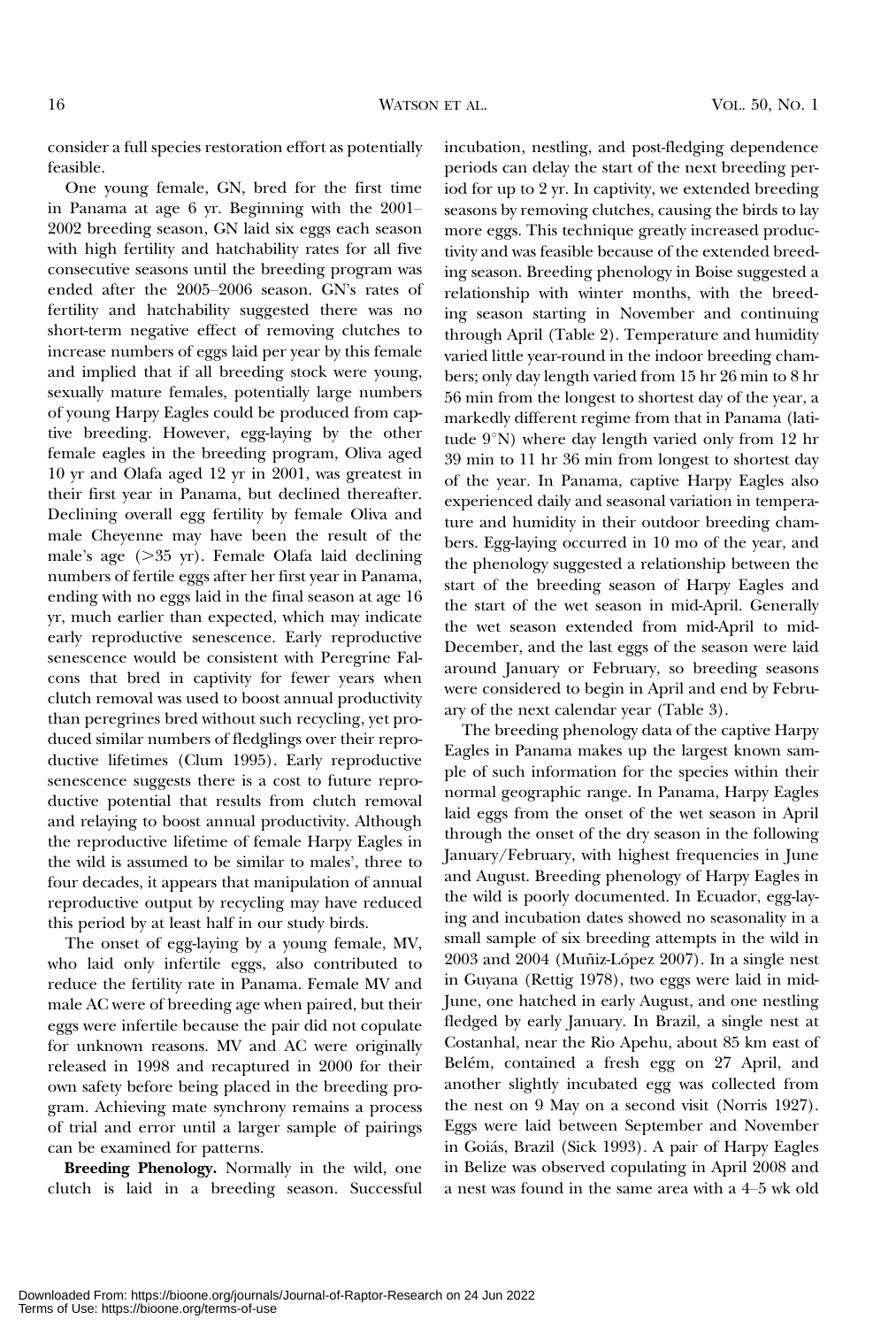nestling on 27 November 2010 (Rotenberg et al. 2012).

Release Methods. Release methods used in species restoration can affect the survival and successful establishment in the wild of released animals (Cade and Temple 1994). Other factors include habitat quality at release sites, numbers of animals released per site, and removal of the cause of decline (Cade and Temple 1994, Cade 2000, Fischer and Lindenmayer 2000). We demonstrated that hacking can be used successfully to release captive-bred Harpy Eagles into the wild, but this technique was more efficient when delayed from the fledging age, at which falconers traditionally hack falcons, to nearer the Harpy Eagle's age of hunting independence (Campbell-Thompson et al. 2012). Harpy Eagles released at 18–20 mo, near the age of hunting independence, had higher survival and shorter dependence periods than eagles released near fledging age around 5–7 mo (Campbell-Thompson et al. 2012). The two-stage release process of a soft release by hacking in a convenient location for tracking and feeding eagles, followed by translocation and hard release in the final destination after independence was a method we developed from necessity. This two-stage method, to our knowledge, has not been widely used in avian reintroduction projects, although both methods have been used independently (Cade 2000). The two-stage soft-hard release method and soft-release delayed to independence age method are two strategies that may be most appropriate for release of long-lived raptors with an extended post-fledging dependence period.

We evaluated habitat quality at release sites based on the presence of suitable prey (Touchton et al. 2002, Rotenberg et al. 2012, Aguiar-Silva et al. 2014), low elevation wet forest for foraging and nesting (Matola 2006, Vargas-González 2008, Vargas-González and Vargas 2011), and low human population density to reduce the probability of shooting or other kinds of anthropogenic interference (Valdez 2002). Survival to hunting independence of 69% of softreleased eagles indicated that suitable prey species and their abundance, as well as appropriate forest type, were present at the soft-release sites in Soberania National Park, Panama and Chiquibul Forest, Belize. However, young eagles were capable of dispersing over large areas after relocation and hard release (Campbell-Thompson 2011); one travelled about 270 km in 11 mo after release (A. Muela pers. comm.), traversing the extent of contiguous forest, with fatal results when it encountered humans at the forest edge. Our education program reduced shooting as a cause of mortality (Curti and Valdez 2009) around Soberania National Park where we concentrated effort around the soft-release site and where the largest number of eagles remained after reaching hunting independence. At hard-release sites, such as RBMA in Belize, the large and unpredictable dispersal distances of hard-released eagles precluded an effective education program on behalf of these individuals, though our partners in Belize worked diligently around the release area to change human attitudes toward eagles to prevent shooting (Matola 2004, 2006).

Survival. Mortality rates of raptors between fledging and breeding age can be high, up to 75% for larger eagles and up to 90–95% for smaller falcons (Newton 1979), although recent telemetry studies have revealed lower rates, such as 54% for Bald Eagles (Hunt et al. 2009) and 40% for Golden Eagles, 60–65% first-year mortality in Peregrine Falcons, and 66% in Aplomado Falcons (G. Hunt pers. comm.). In this study, mortality of Harpy Eagles after release was at least 63% and probably higher because a substantial number of eagles ( $n = 15; 31\%$ ) disappeared after their transmitters stopped working, so their fates were unknown. Only three (6%) released eagles were known to survive to breeding age because they were returned to captivity. Of identifiable causes of death  $(n = 18)$ , shooting  $(44%)$  was by far the largest single cause. For species restoration to succeed, human persecution must be prevented. We established a community-based education program to reduce human persecution of Harpy Eagles by promoting positive attitudes toward them among the local community (Curti and Valdez 2009). The program demonstrated that when equipped with a set of clearly defined goals, an identifiable target audience, and a variety of well-developed presentations and activities, an effective education program can reduce persecution rates of Harpy Eagles (Curti and Valdez 2009).

None of the Harpy Eagles released in this project were known to breed in the wild, as most either died before reaching maturity or their telemetry failed and they could not be found. We observed one eagle breaking branches off a tree and carrying them to a nearby tree in what appeared to be nestbuilding activity. There was no other Harpy Eagle in the vicinity to form a breeding pair, so this eagle eventually moved to a more remote location where we could not track or see it. Had we released all the eagles in one location, the probability that a pair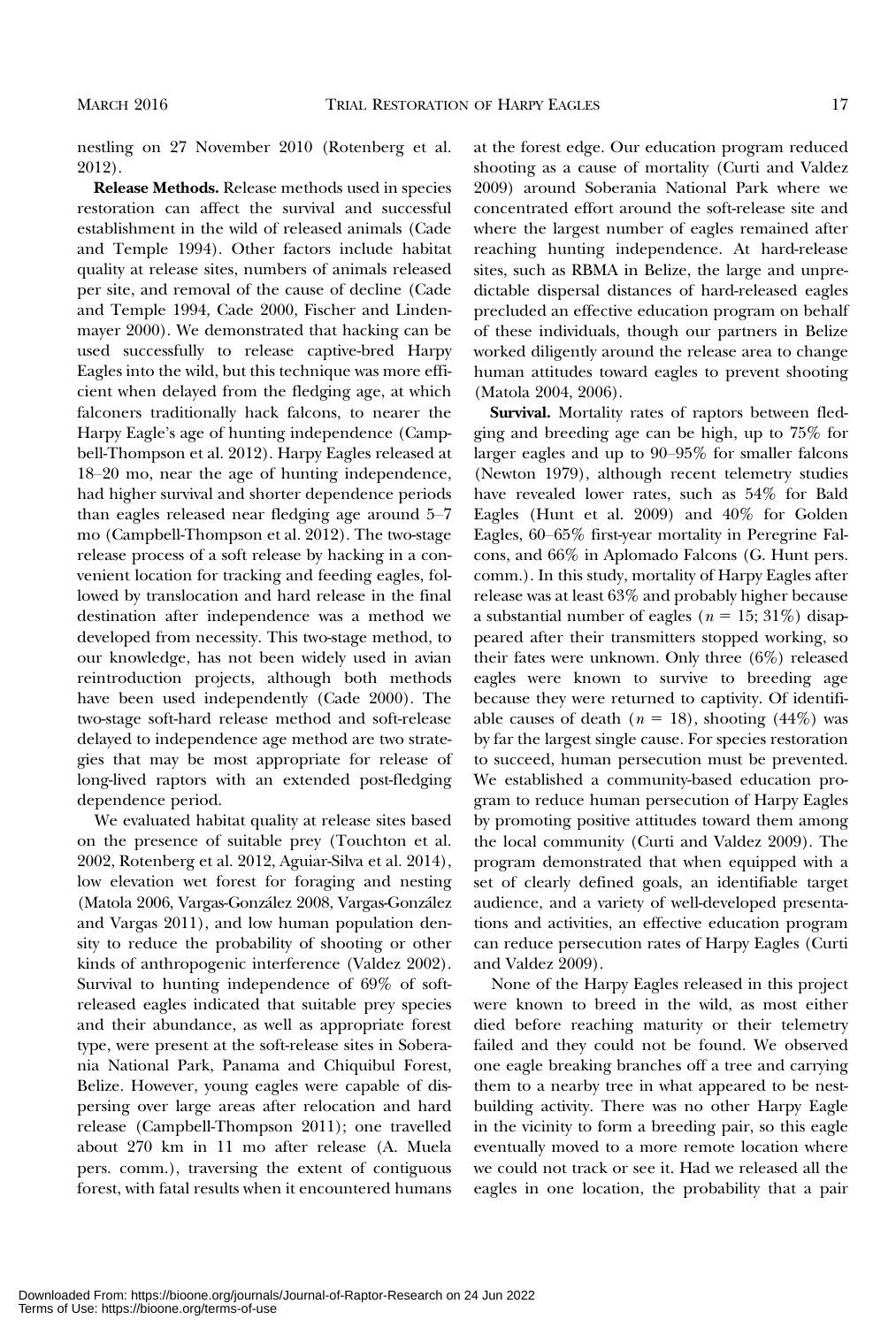would survive to breed in the vicinity might have been greater than observed in this project. By releasing eagles in two main locations, we may have produced an insufficient number that survived to breeding age in any one location, or produced other Allee effects with negative demographic results (Stephens et al. 1999, Stephens and Sutherland 1999, Gascoigne et al. 2009). Understanding the effect of number, age, and sex composition of the release group on the probability of establishing a breeding population may be important for ensuring the success of reintroductions (Armstrong and Seddon 2007, Lambertucci et al. 2013). Post-release mortality and dispersal described in this study are therefore important parameters needed to inform predictive models for successful reintroductions in the future.

Post-release Behavior. Behavior that may be interpreted as aggressive because it could result in human injury is an unacceptable outcome of reintroduction involving captive breeding or rehabilitation and release of large, powerful predators such as Harpy Eagles. A lack of fear or even curiosity of humans may have contributed to eagles being targeted for shooting. Although not usually seen in juvenile Harpy Eagles in the wild, aggressive behavior was recorded in a wild juvenile suspected of having been fed by people (J. Vargas pers. comm.). Postrelease association of humans with food may account for this behavior. Alternatively, similar lack of fear of humans and attraction to human-built structures was problematic in reintroduced California Con‐ dors (Gymnogyps californianus; Cade 2000, Grantham 2007). Although it was proposed that rearing method might influence this behavior, parent-reared condors were no less likely to exhibit this behavior than puppet-reared condors (Grantham 2007). Likewise, we found no association between rearing location (Panama, Boise, or wild-reared) and aggressive behavior in Harpy Eagles that would suggest that the method used to rear eagles might account for their behavior toward humans. Given the similarity of this behavior between species, we suggest that curiosity or aggression may be innate behaviors characteristic of large, long-lived raptorial birds in which learning from parents normally plays a prominent role in the development of their behavior (Mee and Snyder 2007), including avoidance of humans. Future species restoration efforts for Harpy Eagles and raptors with similar life-history traits may need to address aggression or curiosity before restoration is likely to succeed.

Conclusions. It was feasible to breed Harpy Eagles in captivity at high rates using artificial incubation to induce relaying and maximize annual productivity, especially in Panama in the species' natural tropical moist forest environment with unobstructed sunlight, warmth, and moisture. Clutch recycling boosted annual production, which is desirable for reintroduction success, but might have reduced female reproductive lifespan. Breeding eagles appeared to produce viable eggs more often when fed with freshly killed food rather than food that had previously been frozen and thawed. It would be best to start a captive breeding program with known-age, young (4–5 yr old) breeding stock rather than stock of unknown age with unknown and potentially adverse histories. It was possible to release captive-reared Harpy Eagles to the wild using a two-stage soft release followed by hard-release method, and most cost effective and with highest survival to independence if the young were released close to their age of independence, around 20 mo old. Shooting was the single largest cause of death of released eagles but may be mitigated through public education. Curiosity or aggression toward humans is not known in wild Harpy Eagles, but was frequent enough after release in both captive-raised and wild-hatched and rehabilitated eagles to be a concern for the safety of the public and survival of eagles. Aggression in juvenile and adult eagle ageclasses was not linked, nor was aggression linked to location and method of rearing, nor to sex, and therefore may be an unavoidable result of tameness in a proportion of eagles that are kept in captivity for a period or post-release association of humans with food. None of the released eagles were known to breed in the wild, though at least one showed signs of nest-building behavior. Although as many as 15 released eagles may have survived, because their radios failed we lost contact with them before they reached breeding age. Thus, we learned little about survival to breeding age, although we note that one sighted in 2014 had reached 7 yr of age. We released too few eagles in too many separate sites to compensate for mortality and allow sufficient numbers to reach breeding age in any one site. We recommend a strategy of releasing a large number of eagles over a short time period in the same location to maximize the probability that males and females will survive to form breeding pairs.

Harpy Eagles are now rare in much of their former range in Central America and in some parts of their South American range, such as the Atlantic forest of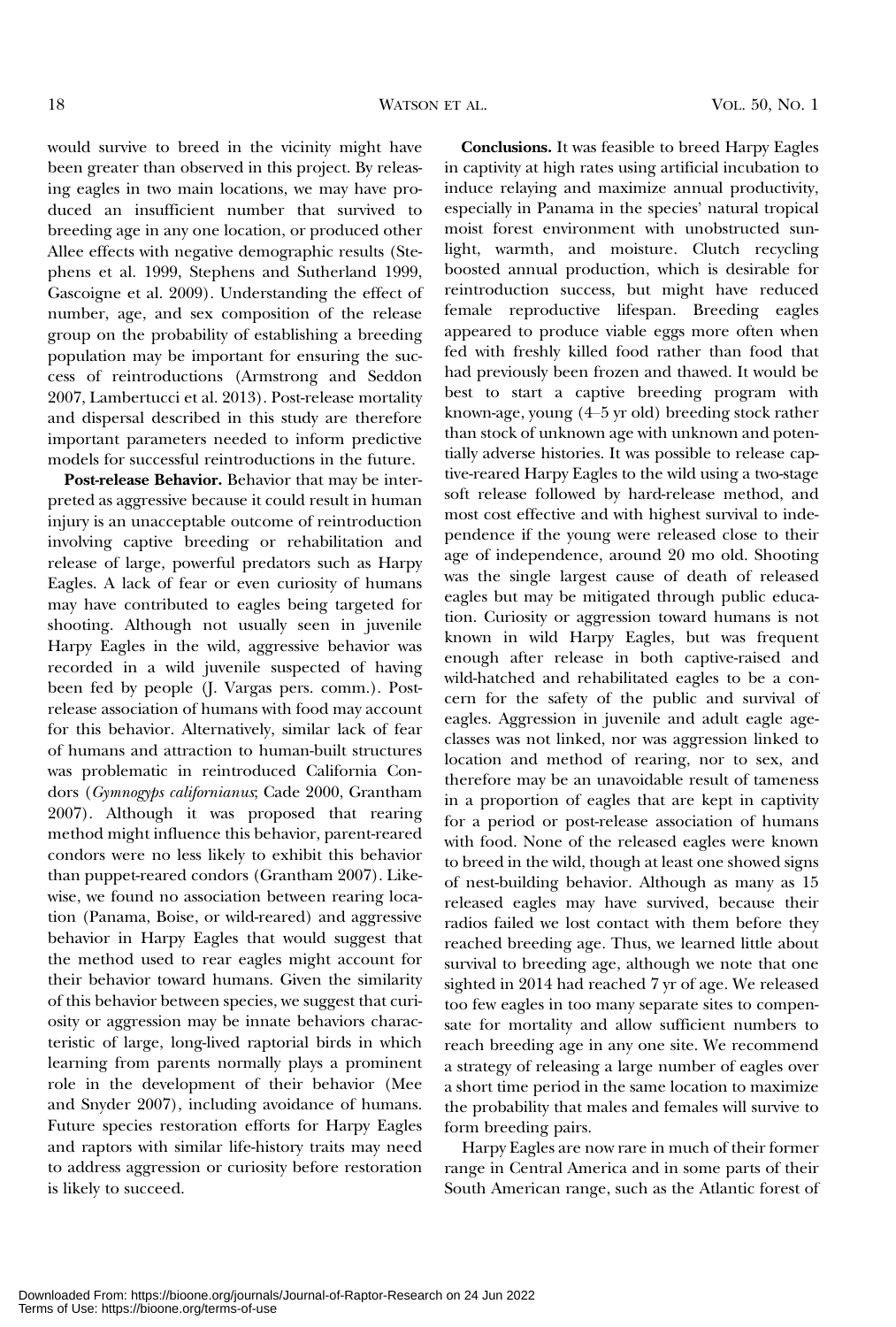Brazil (Vargas-González et al. 2006, Aguiar-Silva et al. 2012). Captive breeding and release might be used to reinforce or reintroduce Harpy Eagle populations in such locations, provided sufficient habitat remains and the problems revealed in this study can be overcome. Restoration is an expensive, long-term en‐ deavor, so where breeding Harpy Eagles remain extant, it may be more cost effective to focus effort on preventing human persecution and habitat loss.

#### ACKNOWLEDGMENTS

We thank Leah Dunn for creating the map of potential Harpy Eagle habitat. We thank David Anderson, Tom Cade, Grainger Hunt, and Russell Thorstrom for comments on early drafts of this report and three reviewers, including José Vargas-González, for valuable critique. This project was funded in part by the U.S. Agency for International Development (USAID has provided economic and humanitarian assistance worldwide for more than 40 yr), Archie W. and Grace Berry Foundation, Burns Family Foundation, Butler Foundation, CEMEX Panama, Jim and Barbara Cimino, Liz Claiborne and Art Ortenberg Foundation, Disney Worldwide Conservation Fund, Walt Disney Company Foundation, Evie Donaldson, Charles Engelhard Foundation, ExxonMobil Foundation, Greater Los Angeles Zoo Association, Howard Gilman Foundation, Houston Zoo, Jaco Lacs, Diane A. Ledder Charitable Trust, Ledder Family Charitable Trust, Mr. and Mrs. Peter Manigault, Ruth O. Mutch, Newman's Own Organics, Norcross Wildlife Foundation, Offield Family Foundation, Paxson H. Offield, Pennzoil-Quaker State Company, Don Tyson, Wallace Genetic Foundation, Julie A. Wrigley, Wolf Creek Charitable Foundation, Zoological Society of San Diego, and other important donors.

We collaborated with many individuals and organizations, including, in the U.S.A., Los Angeles Zoo, Cheyenne Mountain Zoo, Oklahoma City Zoo, Fort Worth Zoo, San Diego Zoo, and Pat Redig at the University of Minnesota Raptor Center; in Panama, Summit Garden Zoo, Instituto Nacional de Recursos Naturales Renovables (INRENARE), Asociacion Nacional para la Conservacion de la Naturalez (ANCON), National Environmental Authority (ANAM), Minera Panama S.A., Panama Canal Authority (ACP), City of Knowledge, Ecological Police, Jaco Lacs, and Monica Brenes; in Belize, the Belize Zoo, Programme for Belize, and the Belize Forestry Department's Wildlife Conservation Division; in Guatemala, Tikal National Park, ARCAS Wildlife Rescue Center, Wildlife Conservation Society, and CONAP; in Ecuador, Nancy Hilgert de Benavides, Mauricio Guerrero, and the late Fernando Ortiz of Corporacion Ornitologica del Ecuador (CECIA, now Aves y Conservacion); in Venezuela, the Quivens family, Venezuelan Hydroelectric Company (EDELCA), Venezuelan International Airline (VIASA), and Mr. Oliva.

We thank The Peregrine Fund personnel Edwin Campbell, Nancy Clum, Marta Curti, Peter Harrity, Willard Heck, William Heinrich, Magaly Linares, Angel Muela, Cal Sandfort, Nadia Sureda, Saskia Santamaria, Heather Springsteed, and numerous technicians. Volunteers were essential for the lengthy release process; we are grateful to the 81 volunteers who participated over the years.

LITERATURE CITED

- AGUIAR-SILVA, F.H., T.M. SANAIOTTI, AND B.B. LUZ. 2014. Food habits of the Harpy Eagle, a top predator from the Amazonian rainforest canopy. Journal of Raptor Research 48:24–35.
- ————,————, A.C. SRBEK-ARAUJO, O. JAUDOIN, G. SIQUEIRA, AND B. SANTOS. 2012. Harpy Eagle sightings, traces and nesting records at the "Reserva Natural Vale," a Brazilian Atlantic Forest remnant in Espírito Santo, Brazil. Revista Brasileira de Ornitologia 20:148–155.
- AKAIKE, H. 1974. A new look at the statistical model identification. IEEE Transactions on Automatic Control AC-19: 716–723.
- ÁLVAREZ-CORDERO, E. 1996. Biology and conservation of the Harpy Eagle in Venezuela and Panama. Ph.D. thesis, Univ. Florida, Gainesville, FL U.S.A.
- ANCON. 1993. La Amistad-Panamá. Asociación Nacional para la Conservación de la Naturaleza (ANCON), Panama, Republic of Panama.
- ANONYMOUS. 2002. Fourteenth Harpy Eagle chick at Nuremberg Zoo. Avicultural Magazine 108:170–171.
- ARENT, L.R. 2007. Raptors in captivity: guidelines for care and management. Hancock House Publishers, Surrey, B.C., Canada.
- ARMSTRONG, D.P. AND P.J. SEDDON. 2007. Directions in reintroduction biology. Trends in Ecology and Evolution 23: 20–25.
- AZEREDO, R. 2002. Breeding and management of the Harpy Eagle in captivity. Pages 20–21 in L. Salas [ED.], Program of Conference on Neotropical Raptorial Birds and Symposium on the Harpy Eagle. Fondo Peregrino-Panamá, Panamá City, Panamá and The Peregrine Fund, Boise, ID U.S.A.
- BATES, D., M. MAECHLER, B. BOLKER, AND W. STEVEN. 2013. lme4: Linear mixed-effects models using S4 classes. R package version 1.0-5. http://CRAN.R-project.org/ package=lme4 (last accessed 1 September 2014).
- BELETSKY, L. 1999. Belize and northern Guatemala. Academic Press, London, U.K.
- BENAVIDES, V. AND N. HILGERT. 2002. Reproduction in captivity of Harpy Eagles (Harpia harpyja) in the historic park of Guayaquil, Guayaquil, Ecuador. Page 20 in L. Salas [ED.], Program of Conference on Neotropical Raptorial Birds and Symposium on the Harpy Eagle. Fondo Peregrino-Panamá, Panamá City, Panamá and The Peregrine Fund, Boise, ID U.S.A.
- BIRDLIFE INTERNATIONAL. 2015. Harpia harpyja. IUCN Red List of Threatened Species. Version 2015.1. www.iucnredlist. org (last accessed 8 June 2015).
- BLANCO MÁRQUEZ, P.A. 2002. Breeding and reproduction project for Harpy Eagles in captivity in Venezuela. Page 20 in L. Salas [ED.], Program of Conference on Neotropical Raptorial Birds and Symposium on the Harpy Eagle. Fondo Peregrino-Panamá, Panamá City, Panamá and The Peregrine Fund, Boise, ID U.S.A.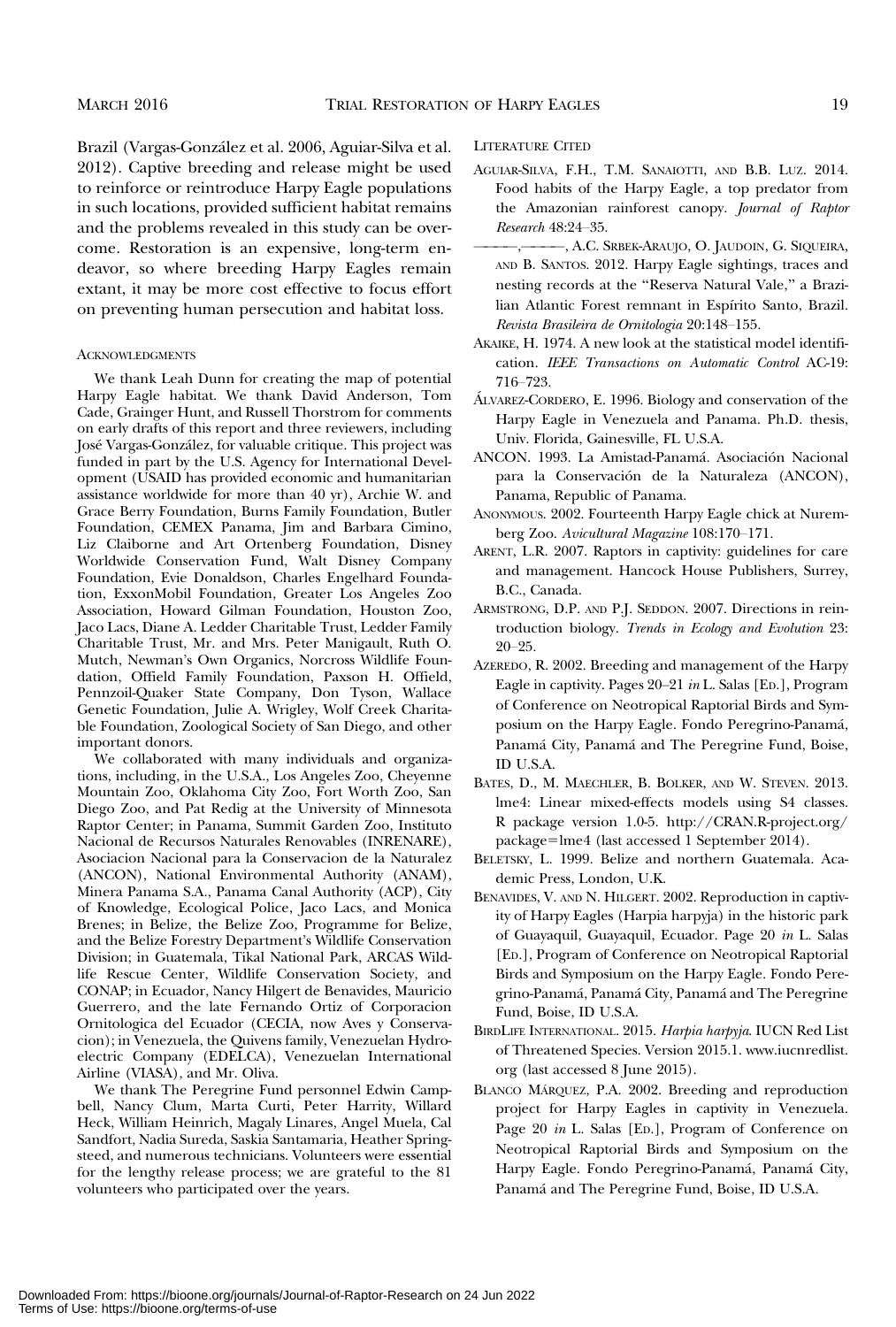- BROKAW, N.V.L. AND E.W. SABIDO. 1998. Vegetation of the Rio Bravo Conservation and Management Area, Belize. Manomet Bird Observatory, Manomet, MA U.S.A.
- BURNHAM, K.P. AND D.R. ANDERSON. 2002. Model selection and multimodel inference: a practical information-theoretic approach, Second Ed. Springer-Verlag, New York, NY U.S.A.
- BURNHAM, W. 1983. Artificial incubation of falcon eggs. Journal of Wildlife Management 47:158–168.
- CADE, T.J. 2000. Progress in translocation of diurnal raptors. Pages 343–372 in R.D. Chancellor and B.-U. Meyburg [EDS.], Raptors at risk. Hancock House, Blaine, WA U.S.A. and World Working Group on Birds of Prey and Owls, Berlin, Germany.
	- ———— AND W. BURNHAM. 2003. Return of the peregrine: a North American saga of tenacity and teamwork. The Peregrine Fund, Boise, ID U.S.A.
- ———— AND S.A. TEMPLE. 1994. Management of threatened bird species: evaluation of the hands-on approach. Ibis 137 (supplement):S161–S172.
- CAMPBELL-THOMPSON, E. 2011. Reintrodução e ecologia do Gavião-real (Harpia harpyja) na America Central. M.S. thesis, Universidade Federal de Mato Grosso do Sul, Campo Grande, Brazil.
- ————, F.H. VARGAS, R.T. WATSON, A. MUELA, AND N.C. CÁCERES. 2012. Effect of sex and age at release on the independence of hacked Harpy Eagles. Journal of Raptor Research 46:158–167.
- CARO, T.M., M.J. KELLY, N. BOL, AND S. MATOLA. 2001. Inventorying mammals at multiple sites in the Maya Mountains of Belize. Journal of Mammalogy 82:43–50.
- CLARK, M.E. AND T.E. MARTIN. 2007. Modeling tradeoff in avian life history traits and consequences for population growth. Ecological Modeling 209:110–120.
- CLUM, N.J. 1995. Effects of aging and mate retention on reproductive success of captive female Peregrine Falcons. American Zoologist 35:329–339.
- ————, M.P. FITZPATRICK, AND E.S. DIERENFELD. 1997. Nutrient content of fives species of domestic animals commonly fed to captive raptors. Journal of Raptor Research 31:267–272.
- CURTI, M. AND U. VALDEZ. 2009. Incorporating community education in the strategy for Harpy Eagle conservation in Panama. Journal of Environmental Education 40(4): 3–15.
- DZIALAK, M.R., M.J. LACKI, K.M. CARTER, K. HUIE, AND J.J. COX. 2006. From the field: an assessment of raptor hacking during a reintroduction. Wildlife Society Bulletin 34:542–547.
- FERGUSON-LEES, J. AND D.A. CHRISTIE. 2001. Raptors of the world. Houghton Mifflin Company, New York, NY U.S.A.
- FISCHER, J. AND D.B. LINDENMAYER. 2000. An assessment of the published results of animal relocations. Biological Conservation 96:1–11.
- FOSTER, R.B. AND N.V.L. BROKAW. 1982. Structure and history of the vegetation of Barro Colorado Island. Pages 67–81 in E.G. Leigh, A.S. Rand, and D.M. Windsor [EDS.], Ecology of a tropical forest: seasonal rhythms and long-term changes. Smithsonian Institution Press, Washington, DC U.S.A.
- GASCOIGNE, J., L. BEREC, S. GREGORY, AND F. COURCHAMP. 2009. Dangerously few liaisons: a review of mate-finding Allee effects. Population Ecology 51:355-371.
- GRANTHAM, J. 2007. Reintroduction of California Condors into their historic range: the recovery program in California. Pages 123-138 in A. Mee and L.S. Hall [EDS.], California Condors in the 21st century. Series in Ornithology No. 2, Nuttall Ornithological Club, Cambridge, MA and American Ornithologists' Union, Washington DC U.S.A.
- HAMERTON, A.E. 1943. Report of deaths occurring in the Society's gardens during the year 1941. Proceedings of the Zoological Society, London 112:120–136.
- HANIF, M. 1970. The Harpy Eagle (Harpia harpyja) at the Georgetown Zoo. International Zoo Yearbook 10:24–25.
- HECKADON-MORENO, S., R. IBAÑEZ, AND R. CONDIT. 1999. La cuenca del canal: deforestación, urbanización, y contaminación. Smithsonian Tropical Research Institute/ Impresilibros, Panama, Republic of Panama.
- HOLDRIDGE, L.R. 1967. Life zone ecology. Tropical Science Center, San Jose, Costa Rica.
- HUNT, W.G., D.E. DRISCOLL, R.I. MESTA, J.H. BARCLAY, AND R.E. JACKMAN. 2009. Migration and survival of juvenile Bald Eagles from Arizona. Journal of Raptor Research 43: 121–126.
- IUCN/SSC (International Union for Conservation of Nature/Species Survival Commission). 2013. Guidelines for reintroductions and other conservation translocations. Version 1.0. IUCN Species Survival Commission, Gland, Switzerland.
- LAMBERTUCCI, S.A., M. CARRETE, K.L. SPEZIALE, F. HIRALDO, AND J.A. DONÁZAR. 2013. Population sex ratios: another consideration in the reintroduction–reinforcement debate? PLoS ONE 8(9):e75821.
- LAUE, E. 1982. First captive breeding of a Harpy Eagle (Harpia harpyja) in the world. Gefiederte Welt 106:118–119. (In German.)
- LEIGH, E.G., A. STANLEY, AND D.M. WINDSOR. 1982. The ecology of a tropical forest. Smithsonian Institution Press, Washington, DC U.S.A.
- LERNER, H.R.L., J.A. JOHNSON, A.R. LINDSAY, L.F. KIFF, AND D.P. MINDELL. 2009. It's not too late for the Harpy Eagle (Harpia harpyja): high levels of genetic diversity and differentiation can fuel conservation programs. PLoS ONE 4(10):e7336. doi:10.1371/journal.pone.0007336.
- MATOLA, S. 2004. Belize Harpy Eagle restoration program. Journal of the American Federation of Aviculture: 22–24.
- -. 2006. The Harpy Eagle restored to former Central American range. Oryx 40:13.
- MEE, A. AND N.F. SNYDER. 2007. California Condors in the 21st century—conservation problems and solutions. Pages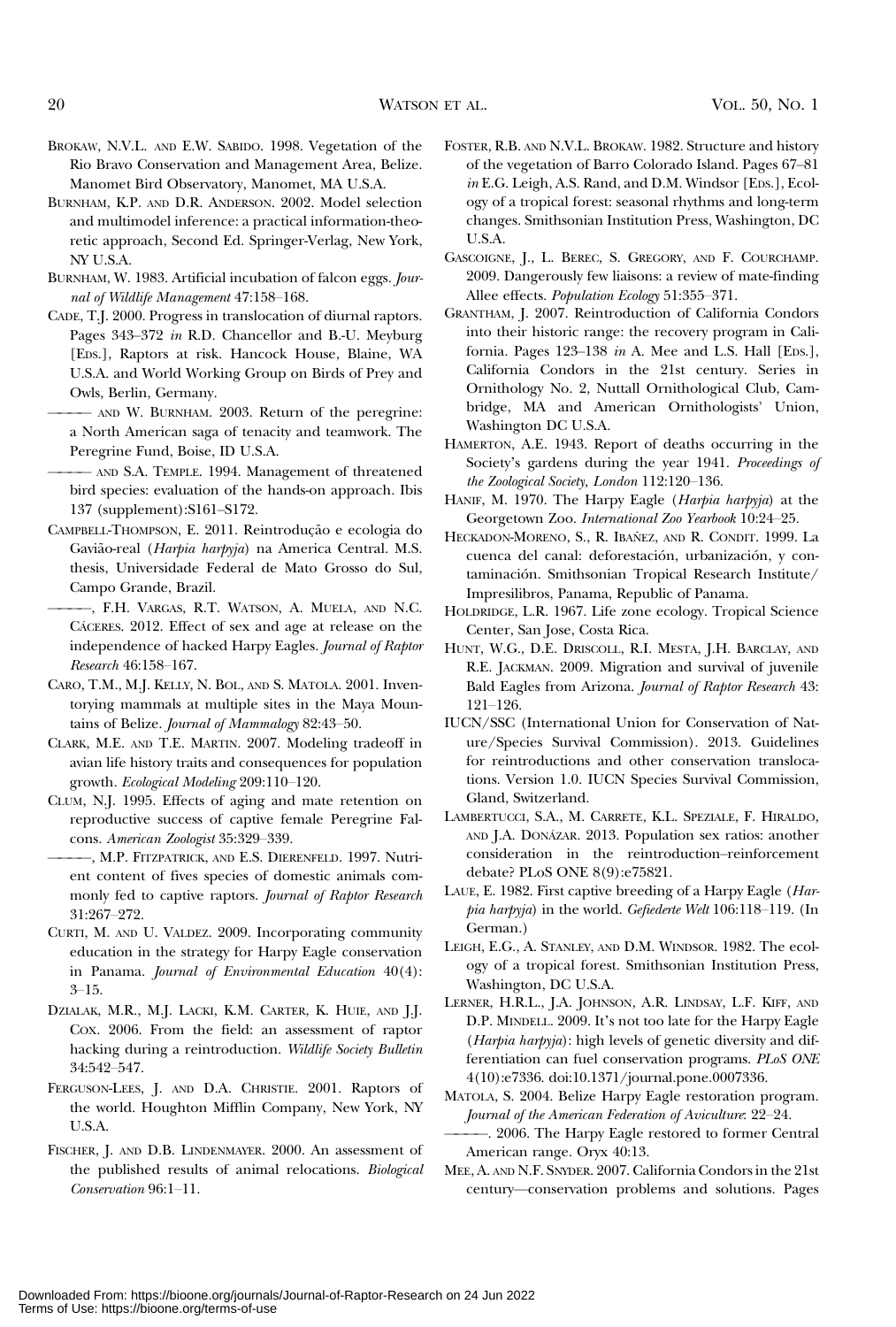243–279 in A. Mee and L.S. Hall [EDS.], California Condors in the 21st century. Series in Ornithology No. 2, Nuttall Ornithological Club, Cambridge MA, and AmericanOrnithologists'Union,Washington DCU.S.A.

- MINNEMANN, D. 1993. Comments on the biology, captivity, and propagation of the Harpy Eagle (Harpia harpyja). Voliere 6:182–186. (In German.)
- MUELA, A., R.T. WATSON, B.D. MUTCH, W.R. HEINRICH, J.P. JENNY, AND M. CURTI. 2003. The Harpy Eagle: biology, restoration, and hacking procedures. The Peregrine Fund, Boise, ID U.S.A.
- MUÑIZ-LÓPEZ, R. 2007. Ecology, biology and habitat of the Harpy Eagle (Harpia harpyja). Pages 191–244 in P. Tufiño [ED.], Cunsi Pindo: conservation of the Harpy Eagle in Ecuador. SIMBIOE, Quito, Ecuador. (In Spanish.)
- NEMESIO, A., P.A.R. MACHADO, AND M.A. DE ANDRADE. 2000. Reproduction of the Harpy Eagle (Harpia harpyja) in captivity. Aves 1:34–35. (In Portuguese.)
- NEWTON, I. 1979. Population ecology of raptors. T. and A.D. Poyser, Berkhamsted, U.K.
- ————. 1988. Age and reproduction in the sparrowhawk. Pages 201-219 in T.H. Clutton-Brock, [ED.], Reproductive success: studies of individual variation in contrasting breeding systems. Chicago University Press, Chicago, IL U.S.A.
- ————. [ED.]. 1989. Lifetime reproduction in birds. Academic Press, London, U.K.
- ———— AND P. ROTHERY. 1997. Senescence and reproductive value in sparrowhawks. Ecology 78:1000–1008.
- NORRIS, J.P., JR. 1927. Nesting of the Harpy Eagle, Thrasaëtus harpyia, in Brazil. Oologists' Record 7:25–26.
- OLIVEIRA, M.J., I.A. NASCIMENTO, V.O. RIBEIRO, L.A. CORTES, R.D. FERNANDES, L.C. SANTOS, W. MORAES, AND Z.S. CUBAS. 2014. Haematological values for captive Harpy Eagle (Harpia harpyja). Pesquisa Veterinaria Brasileira 34:805–809.
- OWENS, I.P.F. AND P.M. BENNETT. 2000. Ecological basis of extinction risk in birds: habitat loss versus human persecution and introduced predators. Proceedings of the National Academy of Sciences 97:12144–12148.
- PARTRIDGE, L. 1989. Lifetime reproductive success and lifehistory evolution. Pages  $421-440$  in I. Newton [ED.], Lifetime reproduction in birds. Academic Press, London, U.K.
- PENTERIANI, V., M. FERRER, F. OTALORA, AND M.M. DELGADO. 2009. When individuals senesce: the 'Florida effect' on stable populations of territorial, long-lived birds. Oikos 118:321–327.
- PNUD-MEF (Programa de las Naciones Unidas para el Desarrollo y Ministerio de Economía y Finanzas). 2003. Diversidad biológica de Darién: situación actual e indicadores para su integración al desarrollo de la región. Programa de las Naciones Unidas para el Desarrollo y Ministerio de Economía y Finanzas, PAN/01/03. Ciudad de Panamá, República de Panamá.
- R DEVELOPMENT CORE TEAM. 2013. R: a language and environment for statistical computing. R Foundation for Statistical Computing, Vienna, Austria.
- REDIG, P.T. 1993. Medical management of birds of prey. The Raptor Center, University of Minnesota, MN U.S.A.
- REID, F. 1997. A field guide to the mammals of Central America and southeast Mexico. Oxford University Press, New York, NY U.S.A.
- RETTIG, N. 1978. Breeding behavior of the Harpy Eagle (Harpia harpyja). Auk 95:629–643.
- RIMLINGER, D. 2002. A breeding history of the Harpy Eagle at the San Diego Zoo. Page 19 in L. Salas [ED.], Program of Conference on Neotropical Raptorial Birds and Symposium on the Harpy Eagle. Fondo Peregrino-Panamá, Panamá City, Panamá and The Peregrine Fund, Boise, ID U.S.A.
- ROBINSON, W.D., G.R. ANGEHR, T.R. ROBINSON, L.J. PETIT, D.R. PETIT, AND J.D. BRAWN. 2004. Distribution of bird diversity in a vulnerable neotropical landscape. Conservation Biology 18:510–518.
- RODSTROM, C., S. OLIVIERI, AND L. TANGLEY. 1998. A regional approach to conservation in the Maya Forest. Pages 3–21 in R.B. Primack [ED.], Timber, tourists, and temples: conservation and development in the Maya Forest of Belize, Guatemala, and Mexico. Island Press, Washington, DC U.S.A.
- ROTENBERG, J.A., J.A. MARLIN, L. POP, AND W. GARCIA. 2012. First record of a Harpy Eagle (Harpia harpyja) nest in Belize. Wilson Journal of Ornithology 124:292–297.
- SÆTHER, B.-E., AND Ø. BAKKE. 2000. Avian life history variation and contribution of demographic traits to the population growth rate. Ecology 81:642-653.
- SALVADOR, D.J.I., AND J. IBANEZ. 2006. Ecology and conservation of Philippine Eagles. Ornithological Science 5: 171–176.
- SEDDON, P.J., C.J. GRIFFITHS, P.S. SOORAE, AND D.P. ARM-STRONG. 2014. Reversing defaunation: restoring species in a changing world. Science 345:406-412.
- SELLES-A., F.E. 1992. Recursos naturales. Pages 10–45 in Informe de diagnóstico: estrategia para la formulación e implementación de políticas para el ordenamiento ambiental de la región de La Amistad- Panamá. OEA, San José, Costa Rica.
- SERGIO, F., T. CARO, D. BROWN, B. CLUCAS, J. HUNTER, J. KETCHUM, K. MCHUGH, AND F. HIRALDO. 2008. Top predators as conservation tools: ecological rationale, assumptions, and efficacy. Annual Review of Ecology, Evolution, and Systematics 39:1–19.
- ————, I. NEWTON, AND L. MARCHESI. 2005. Top predators and biodiversity. Nature 236:192.
- SHERROD, S.K., W.R. HEINRICH, W.A. BURNHAM, J.H. BARCLAY, AND T.J. CADE. 1987. Hacking: a method for releasing Peregrine Falcons and other birds of prey, Third Ed. The Peregrine Fund, Inc., Boise, ID U.S.A.
- SICK, H. 1993. Birds in Brazil: a natural history. Princeton University Press, Princeton, NJ U.S.A.